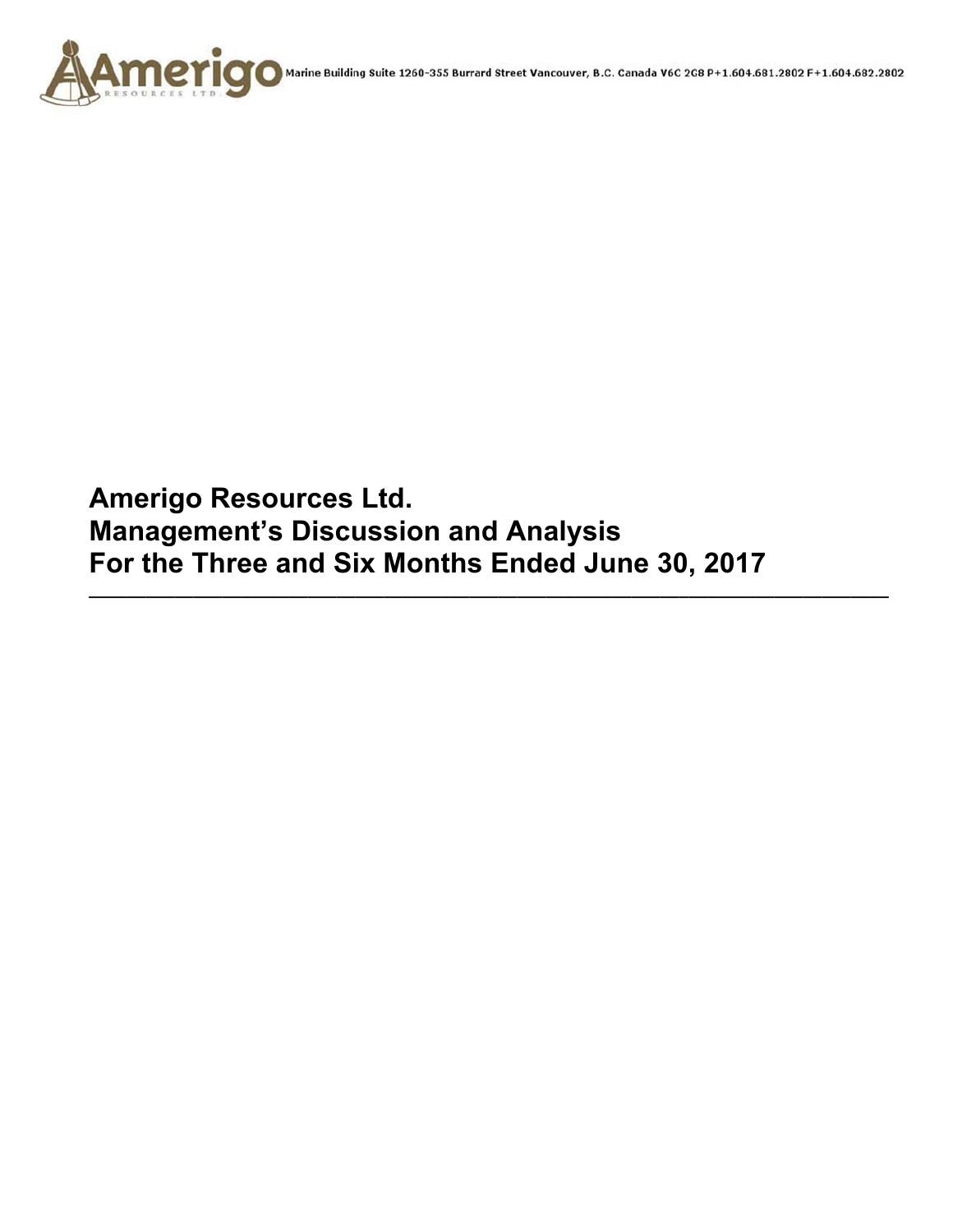# *T A B L E of C O N T E NT S*

This Management's Discussion & Analysis ("MD&A") is comprised of the following sections:

- 1. **Corporate Profile**  An executive summary of Amerigo's business and its long-term contractual relationship with Codelco/El Teniente Division…(PAGE 3)
- 2. **Introduction**  Information on accounting principles, reporting currency and other background factors to facilitate the understanding of this MD&A and related consolidated financial statements... (PAGE 3)
- 3. **Highlights and Significant Events** A summary of the key operating and financial metrics during the three months ended June 30, 2017 ("Q2-2017) and as at June 30, 2017…(PAGE 4)
- 4. **Five-Quarter Financial Results and Summary Cash Flow Information**  A summary of financial results and uses and sources of cash presented on a quarterly basis for the most recent five reporting quarters...(PAGE 6)
- 5. **Operating Results** An analysis of production results, revenue, costs, cash cost and total cost for Q2- 2017 and compared to the three months ended June 30, 2016 ("Q2-2016")…(PAGE 7)
- 6. **Financial Results**  An analysis of financial performance during Q2-2017, compared to Q2-2016 and during the six months ended June 30, 2017 ("YTD-2017") compared to the six months ended June 30, 2016 ("YTD-2016")…(PAGE 8)
- 7. **Comparative Periods** A summary of financial data for the most recent eight reporting quarters…(PAGE 13)
- 8. **Liquidity and Capital Resources** A review of cash flow components, summary of borrowings and credit facilities and analysis of liquidity and financial position as at June 30, 2017…(PAGE 14)
- 9. **Agreements with Codelco's El Teniente Division** A summary of contractual arrangements with Codelco's El Teniente Division… (PAGE 16)
- 10. **Cauquenes Expansion–** Information on the Cauquenes expansion project…(PAGE 18)
- 11. **Other MD&A Requirements**  Impairment analysis, transactions with related parties, critical accounting estimates & judgements, internal controls overs financial reporting, commitments, subsequent events and cautionary statement on forward looking information…(PAGE 18)

#### **THIS DOCUMENT CONTAINS FORWARD-LOOKING STATEMENTS. REFER TO THE CAUTIONARY LANGUAGE UNDER THE HEADING "CAUTIONARY STATEMENT ON FORWARD-LOOKING INFORMATION" BELOW.**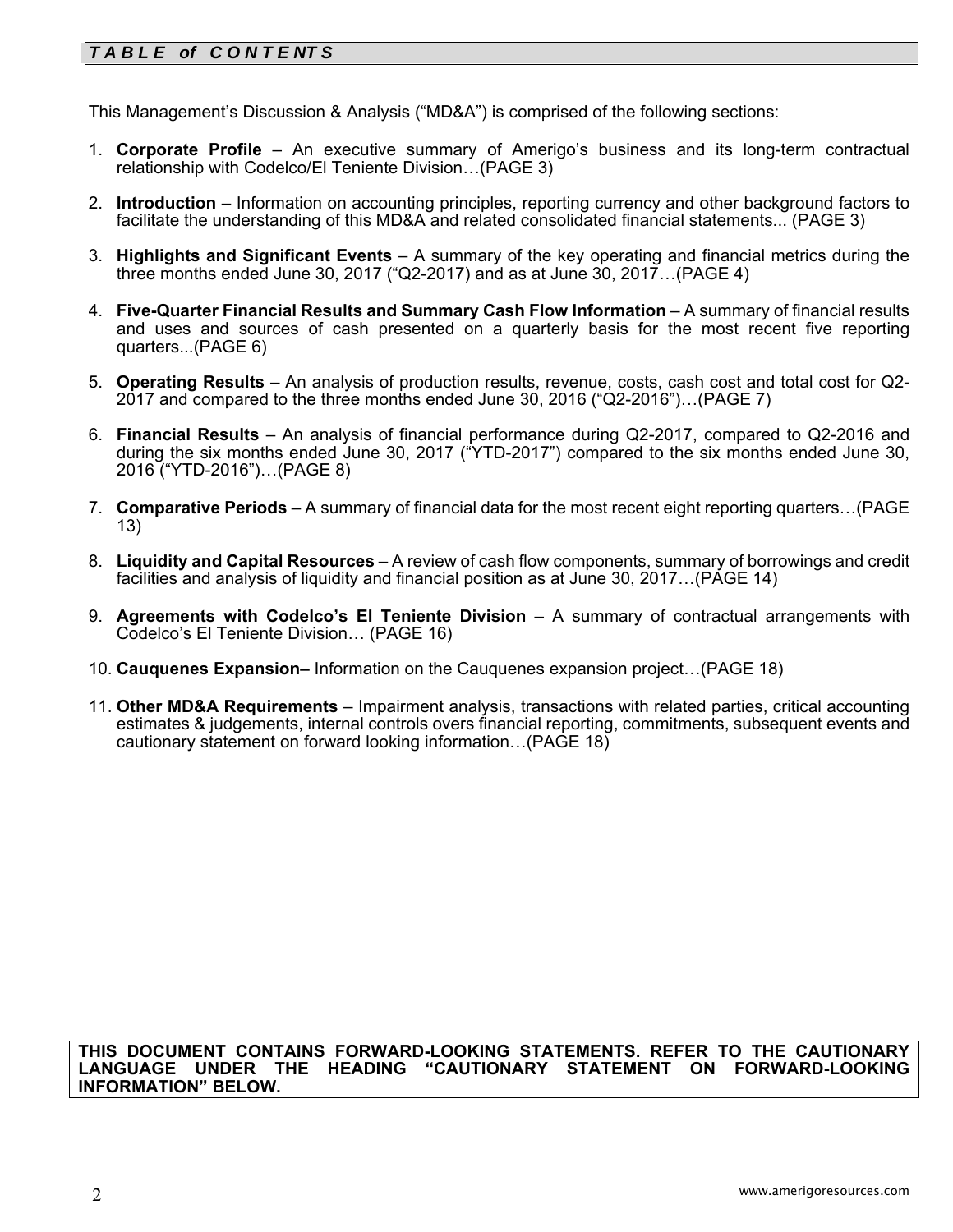## *AMOUNTS REPORTED IN U.S. DOLLARS, EXCEPT WHERE INDICATED OTHERWISE.*

### *CORPORATE PROFILE*

Amerigo Resources Ltd. ("Amerigo" or the "Company") owns a 100% interest in Minera Valle Central S.A. ("MVC"), a Chilean producer of copper concentrates.

MVC has a long-term contractual relationship with the El Teniente Division ("DET") of Corporación Nacional del Cobre de Chile ("Codelco") to process fresh and historic tailings from Codelco's El Teniente mine, the world's largest underground copper mine, in production since 1905.

Effective January 1, 2015 and up to December 31, 2022, MVC's production of copper concentrates is being conducted under a tolling agreement with DET under which, title to the copper concentrates produced by MVC remains with DET and MVC earns tolling revenue, calculated as gross revenue for copper produced at applicable market prices, net of notional items (treatment and refining charges, DET copper royalties and transportation costs). Refer to **Agreements with Codelco's El Teniente Division** (page 16).

MVC also has a molybdenum sales agreement with Chile's Molibdenos y Metales S.A. ("Molymet") that expires on December 31, 2019. In addition, up to Q2-2017 MVC had an agreement with Chile's Minera Maricunga ("Maricunga"), under which MVC tolled Maricunga copper concentrate, dried the material and delivered blended concentrates through its tolling contract with DET.

MVC completed the first phase of development of the higher grade Cauquenes historic tailings deposit in December 2015, extending MVC's life to at least 2037. Completion of the first phase of expansion at Cauquenes enabled Amerigo to generate record annual copper production in 2016.

Subsequent to June 30, 2017, the Group secured debt financing to complete the construction of phase two of the Cauquenes expansion in the second half of 2018 (page 21).

Amerigo's shares are listed for trading on the Toronto Stock Exchange and the OTCQX Stock Exchange in the United States.

#### *INTRODUCTION*

The following MD&A of the results of operations and financial position of Amerigo together with its subsidiaries (collectively, the "Group"), is prepared as of August 8, 2017, and should be read in conjunction with the Company's condensed consolidated interim financial statements and related notes for the three and six months ended June 30, 2017, and the Company's audited consolidated financial statements and related notes for the year ended December 31, 2016.

This MD&A's objective is to help the reader understand the factors affecting the Group's current and future financial performance.

The Company's financial statements are reported under International Financial Reporting Standards ("IFRS") issued by the International Accounting Standards Board ("IASB") and those applicable to the preparation of interim financial statements, including IAS 34, Interim Financial Reporting. The financial data in this MD&A is derived from the Company's financial statements, except non-GAAP measures which are indicated as such.

Reference is made in this MD&A to various non-GAAP measures such as cash cost and total cost, which are terms that do not have a standardized meaning but are widely used as performance indicators in the mining industry. A tabular reconciliation of the Group's cash and total costs to tolling and production costs in Q2-2017 and Q2-2016 is presented on page 11.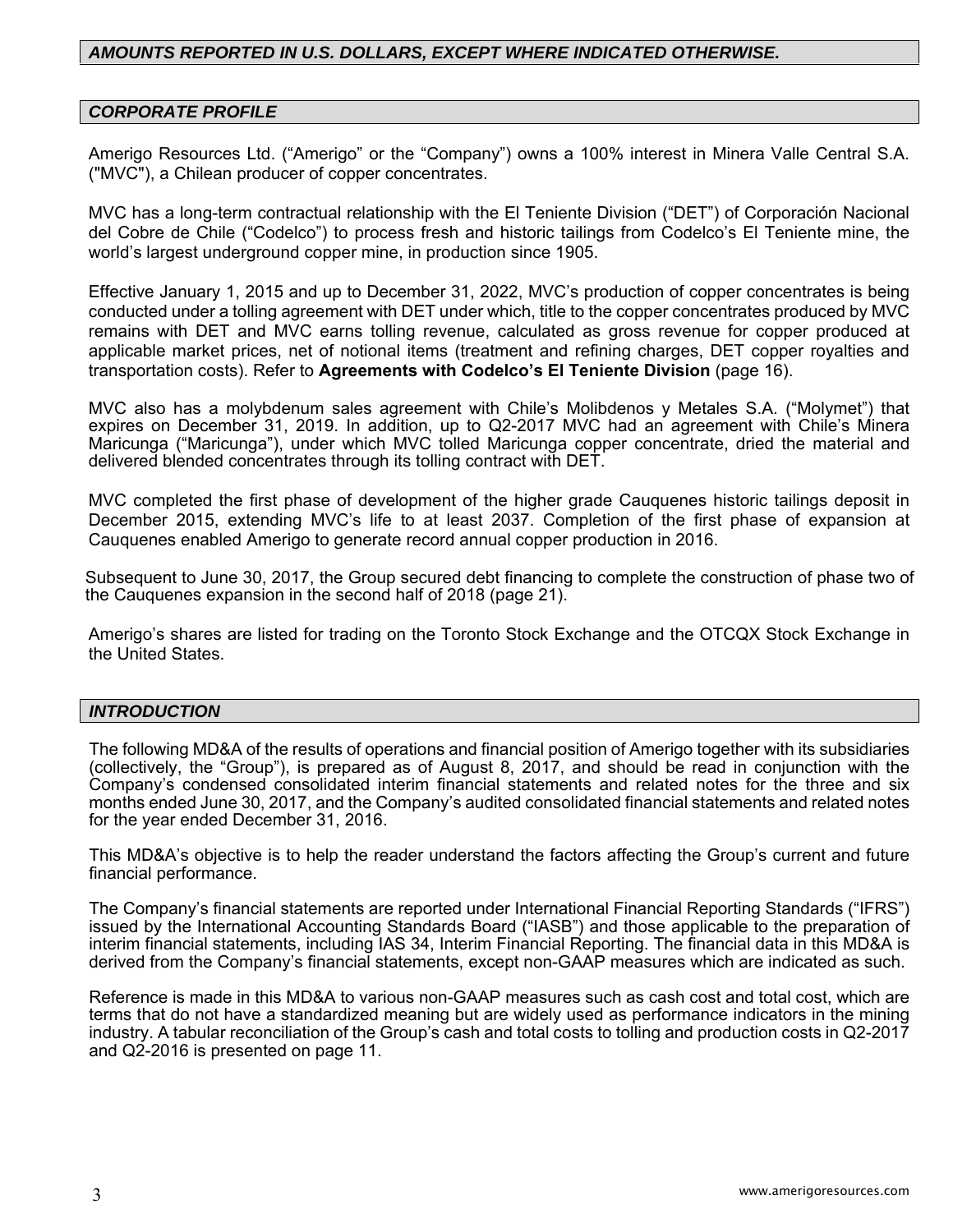## **Comparative Overview**

|                                                 | Q2-2017 | Q2-2016  | Change  |       |
|-------------------------------------------------|---------|----------|---------|-------|
|                                                 |         |          | \$      | %     |
| Copper produced <sup>1</sup> million pounds     | 16.3    | 14.4     | 1.9     | 13%   |
| Copper delivered <sup>1</sup> million pounds    | 16.2    | 14.5     | 1.7     | 12%   |
| Percentage of production from historic tailings | 63%     | 57%      |         | 11%   |
| Revenue (\$ thousands) $2^2$                    | 39,267  | 19,276   | 19,991  | 104%  |
| DET notional copper royalties (\$ thousands)    | 7,856   | 4,985    | 2,871   | 58%   |
| Tolling and production costs (\$ thousands)     | 26,166  | 22,438   | 3,728   | 17%   |
| Gross profit (loss) (\$ thousands)              | 3,694   | (3, 162) | 6,856   |       |
| Netloss (\$ thousands)                          | (1,653) | (3,613)  | 1,960   |       |
| Operating cash flow (\$ thousands) $3$          | 4,470   | (595)    | 5,065   |       |
| Cash flow paid for purchase of plant            |         |          |         |       |
| and equipment (\$thousands)                     | (2,006) | (2, 138) | 132     | (6%)  |
| Cash and cash equivalents (\$ thousands) $4$    | 20,144  | 9,043    | 11,101  | 123%  |
| Borrowings (\$ thousands) $5$                   | 63,367  | 70,363   | (6,996) | (10%) |
| Gross copper tolling price (\$/lb)              | 2.59    | 2.10     | 0.49    | 23%   |

Copper production is conducted under tolling agreements with DET and Maricunga.<br>
Pevenue is reported net of notional items (smelting and refining charges, DET copper royalties and transportation costs).<br>
9. Operating cash

## **Financial results**

- Gross tolling revenue was \$39.3 million (Q2-2016: \$19.3 million), due to a 13% increase in copper production and stronger copper prices. The Group's recorded copper tolling price was \$2.59/lb (Q2-2016: \$2.10/lb).
- Revenue from molybdenum and the Maricunga tolling contract was \$4.4 million (Q2-2016: \$1.1 million).
- Revenue after notional items was \$29.9 million (Q2-2016: \$19.3 million).
- Tolling and production costs were \$26.2 million (Q2-2016: \$22.4 million), a 17% increase driven by higher copper production and an increase of \$1.5 million in molybdenum production costs and Maricunga tolling costs (offset by stronger revenue). Unit tolling and production costs were \$1.62/lb (Q2-2016: \$1.55/lb).
- Cash cost (a non-GAAP measure equal to the aggregate of smelting and refining charges, tolling/production costs net of inventory adjustments and administration costs, net of by-product credits, page 11) before DET notional copper royalties and DET molybdenum royalties decreased to \$1.53/lb (Q2- 2016: \$1.65/lb) due to higher production and stronger by-product credits.
- Total cost (a non-GAAP measure equal to the aggregate of cash cost, DET notional copper royalties and DET molybdenum royalties of \$0.52/lb and depreciation of \$0.23/lb, page 11) increased to \$2.28/lb (Q2- 2016: \$2.25/lb), due to higher DET notional royalties/royalties from higher metal prices.
- Gross profit was \$3.7 million (Q2-2016: gross loss of \$3.2 million). Net loss was \$1.7 million (Q2-2016: net loss of \$3.6 million), after a non-cash, fair market value expense adjustment to a royalty derivative to related parties of \$2.5 million (Q2-2016: derivative gain adjustment of \$0.4 million).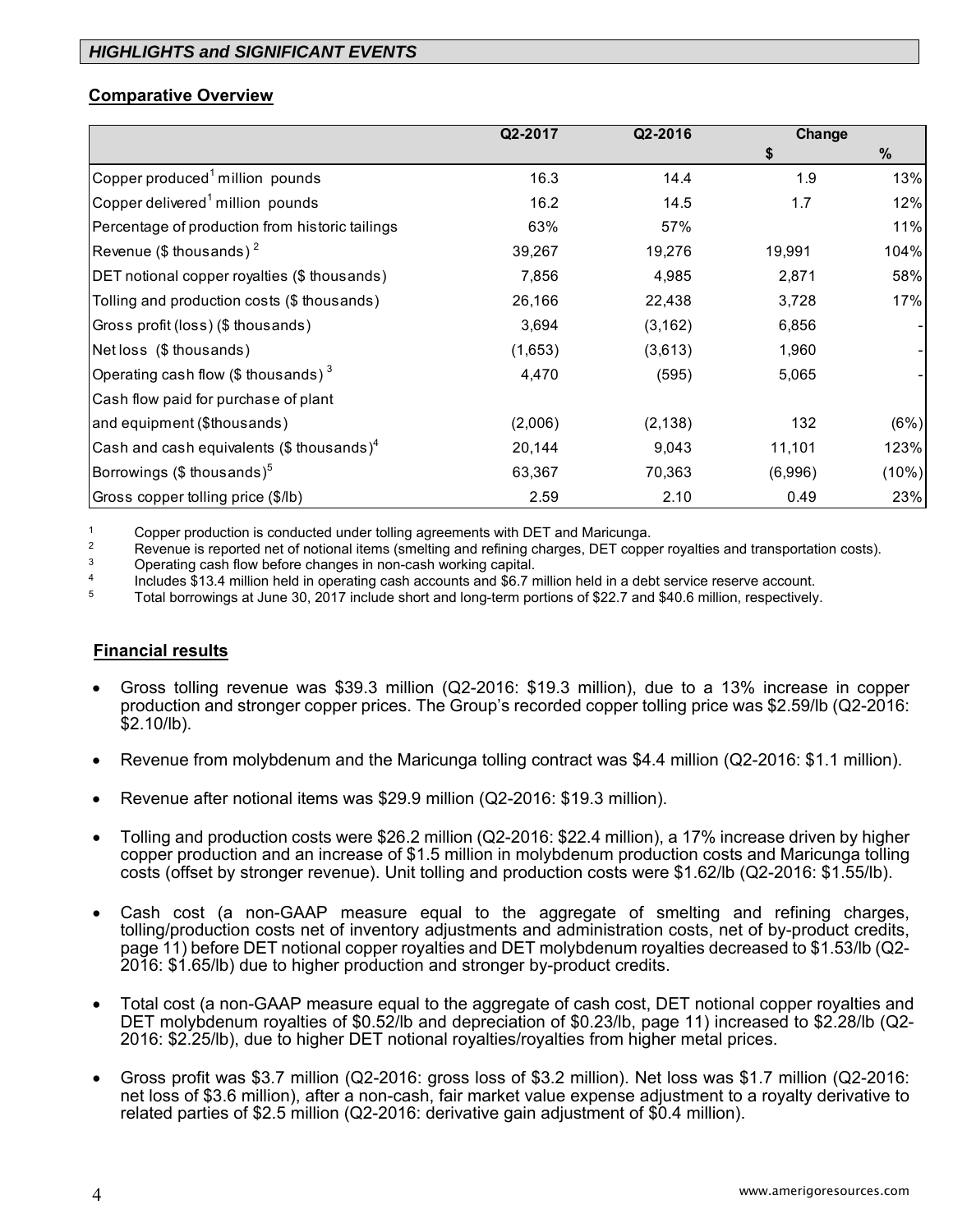• In Q2-2017 the Group generated cash flow from operations before working capital changes of \$4.5 million (Q2-2016: used cash of \$0.6 million in operations).

### **Production**

- Q2-2017 production was 16.3 million pounds of copper, 13% higher than the 14.4 million pounds produced in Q2-2016.
- Q2-2017 copper production includes 10.3 million pounds from Cauquenes, 5.4 million pounds from fresh tailings and 0.6 million pounds from Maricunga.
- Molybdenum production was 0.4 million pounds. There was no molybdenum production in Q2-2016.

#### **Cash and Working Capital**

- The Group's cash balance was \$20.1 million (December 31, 2016: \$15.9 million), including \$14.4 million in operating accounts and \$6.7 million in a debt service reserve account "(DSRA") as required under the terms and provisions of MVC's finance agreement for the Cauquenes expansion. Funds in the DSRA must be used to: /i/ pay the principal and interest of the bank loan and the amounts owing under a related interest rate swap ("IRS") if MVC has insufficient funds to make these payments and /ii/ fund MVC's operating expenses. If it becomes necessary to fund MVC's operations with funds from the DSRA, MVC must replenish the DSRA at each month end with funds necessary to maintain a balance equal to one hundred percent of the sum of the principal and interest pursuant to the bank loan and the IRS that are payable in respect of the following six months.
- At June 30, 2017, the Group had a working capital deficiency of \$12.7 million (December 31, 2016: working capital of \$0.6 million). The working capital deficiency was caused by the Group's current estimated schedule of repayment of the balance of the DET Price Support Facility (page 17) from July 2017 to September 2018, which may change depending on MVC's actual cash flows. The Group does not consider its working capital deficiency as a liquidity risk, as it is only required to repay the DET Price Support Facility by December 2019 and at a rate of \$1.0 million per month, and the Group anticipates generating sufficient operating cash flow to meet current liabilities as they come due. Working capital deficiencies are not uncommon in companies with short-term portions of debt.

## **Outlook**

- MVC maintains its 2017 production guidance of 60.0 to 65.0 million pounds of copper at an annual cash cost (page 11) of \$1.60 to \$1.75/lb.
- MVC also maintains its guidance in respect of production of 1.5 million pounds of molybdenum.
- Subsequent to June 30, 2017, the Group secured debt financing to complete the construction of phase two of the Cauquenes expansion in the second half of 2018. The project has an estimated cost of \$30.0 to \$35.0 million and is planned to increase production to 85.0 to 90.0 million pounds of copper per year, at an estimated cash cost of \$1.40 to \$1.60/lb (page 21).
- Refer to **Cautionary Statement on Forward Looking Information** (page 22).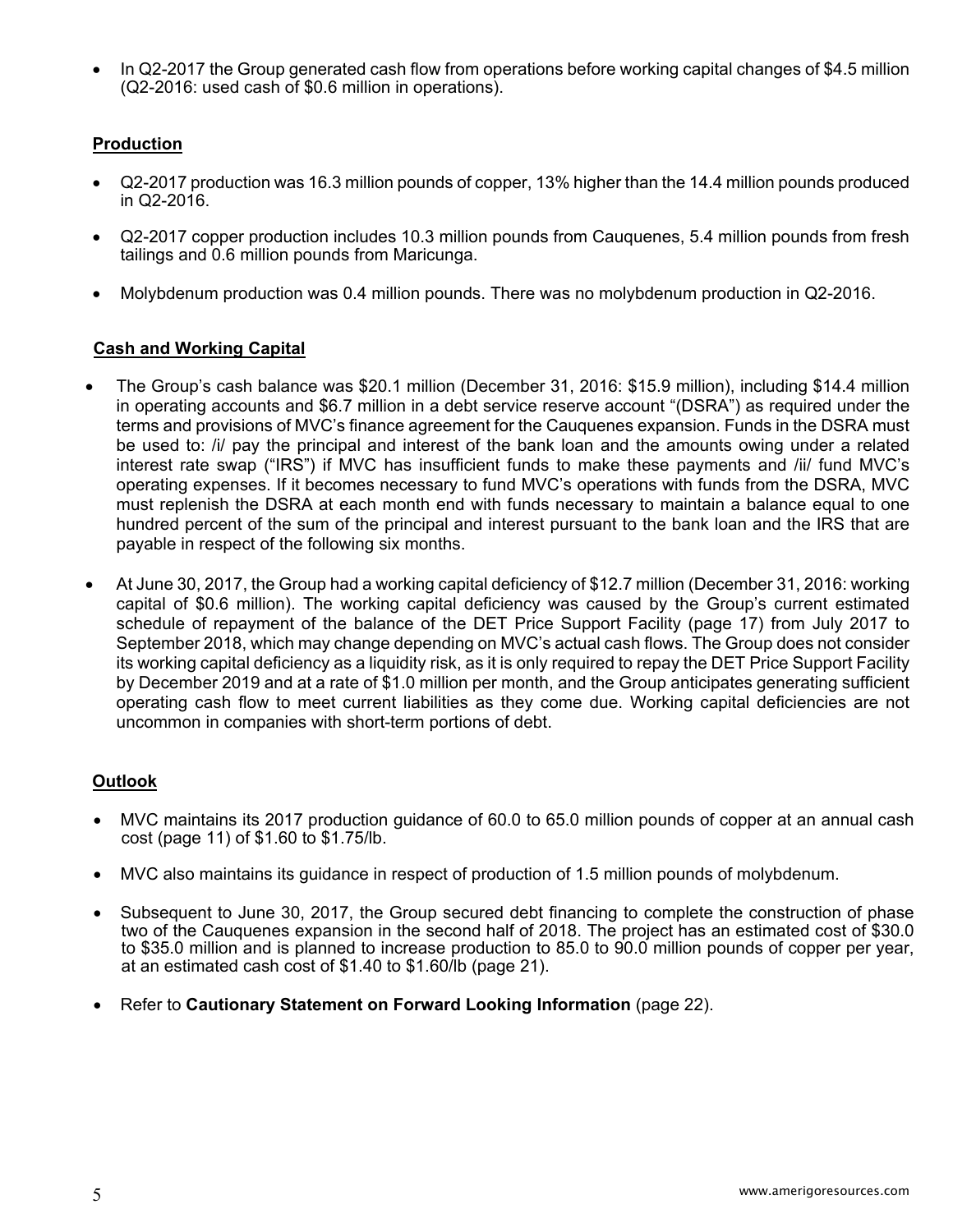## **SUMMARY OF FINANCIAL RESULTS Q2-2016 TO Q2-20171**

|                                                     | Q2-2017   | Q1-2017   | Q4-2016   | Q3-2016            | Q2-2016   |
|-----------------------------------------------------|-----------|-----------|-----------|--------------------|-----------|
|                                                     |           |           |           |                    |           |
| Copper production, million pounds                   | 16.262    | 15.141    | 13.591    | 16.027             | 14.355    |
| Copper deliveries, million pounds                   | 16.197    | 15.175    | 13.417    | 15.599             | 14.509    |
| Financial results (\$ thousands)                    |           |           |           |                    |           |
| Revenue                                             |           |           |           |                    |           |
| Gross tolling revenue                               | 39,267    | 38,650    | 36,571    | 32,500             | 28,361    |
| Notional items deducted from gross tolling revenue: |           |           |           |                    |           |
| Smelting and refining                               | (5, 410)  | (5,087)   | (4,678)   | (5,246)            | (4,784)   |
| DET notional royalties - copper                     | (7, 856)  | (7, 715)  | (5,731)   | (5, 495)           | (4,985)   |
| Transportation                                      | (534)     | (503)     | (393)     | (460)              | (401)     |
|                                                     | 25,467    | 25,345    | 25,769    | 21,299             | 18,191    |
| Molybdenum and other revenue                        | 4,393     | 4,399     | 3,704     | 2,084              | 1,085     |
|                                                     | 29,860    | 29,744    | 29,473    | 23,383             | 19,276    |
| Tolling and production costs                        |           |           |           |                    |           |
| Tolling and production costs                        | (21,068)  | (22, 666) | (18, 763) | (19, 845)          | (18,018)  |
| DET royalties - molybdenum                          | (338)     | (134)     | (193)     | (84)               |           |
| Depreciation and amortization                       | (3,578)   | (3,584)   | (3,319)   | (3,295)            | (3,301)   |
| Administration                                      | (1, 182)  | (1, 377)  | (1, 340)  | (1,076)            | (1, 119)  |
|                                                     | (26, 166) | (27, 761) | (23, 615) | (24, 300)          | (22, 438) |
| Gross profit (loss)                                 | 3,694     | 1,983     | 5,858     | (917)              | (3, 162)  |
| Other expenses                                      |           |           |           |                    |           |
| Office and general expenses                         | (118)     | (294)     | (101)     | (278)              | (113)     |
| Salaries, management and professional fees          | (388)     | (418)     | (925)     | (346)              | (399)     |
| Share-based payment compensation                    | (223)     | (241)     | (11)      | (28)               | (58)      |
|                                                     | (729)     | (953)     | (1,037)   | (652)              | (570)     |
| Other expenses                                      |           |           |           |                    |           |
| Foreign exchange (expense) gain                     | (28)      | 18        | (128)     | (113)              | 378       |
| Other gains                                         | 8         | 15        | 10        | 96                 | 97        |
|                                                     | (20)      | 33        | (118)     | (17)               | 475       |
| Royalty derivative                                  | (2, 472)  | (1,093)   | (231)     | 254                | 439       |
|                                                     | (3,221)   | (2,013)   | (1,386)   | $(\overline{415})$ | 344       |
| Operating profit (loss)                             | 473       | (30)      | 4,472     | (1, 332)           | (2,818)   |
| Finance expense                                     | (1,662)   | (1, 353)  | (1, 105)  | (973)              | (1,389)   |
| (Loss) earnings before tax                          | (1, 189)  | (1, 383)  | 3,367     | (2,305)            | (4,207)   |
| Income tax (expense) recovery                       | (464)     | 73        | (383)     | (240)              | 594       |
| Net (loss) earnings for the period                  | (1,653)   | (1, 310)  | 2,984     | (2, 545)           | (3,613)   |
|                                                     |           |           |           |                    |           |
| (Loss) earnings per share - basic                   | (0.01)    | (0.01)    | 0.02      | (0.02)             | (0.02)    |
|                                                     | (0.01)    | (0.01)    | 0.02      |                    |           |
| (Loss) earnings per share - diluted                 |           |           |           | (0.02)             | (0.02)    |
| Unit tolling and production costs                   | 1.62      | 1.83      | 1.76      | 1.56               | 1.55      |
| Cash cost $(\$/IB)^1$                               |           | 1.71      | 1.87      |                    |           |
| Total cost $(\$/IB)^1$                              | 1.53      |           |           | 1.60               | 1.65      |
|                                                     | 2.28      | 2.52      | 2.60      | 2.18               | 2.25      |
| Uses and sources of cash (\$thousands)              |           |           |           |                    |           |
| Operating cash flow before w orking capital changes | 4,470     | 4,255     | 7,051     | 1,656              | (595)     |
| Operating cash flow after w orking capital changes  | 6,422     | 7,438     | 567       | 10,188             | 7,139     |
| Cash used in investing activities                   | (2,006)   | (451)     | (1, 145)  | (1, 341)           | (2, 138)  |
| Debt (repayments) proceeds                          | (7, 367)  | 57        | (4, 367)  | 3,000              | (7, 673)  |
| Ending cash balance <sup>2</sup>                    | 20,144    | 23,097    | 15,921    | 21,056             | 9,043     |

<sup>1</sup> Cash and total costs are non-GAAP measures. Refer to page 11 for the basis of reconciliation of these measures to tolling and production costs.

2 Includes \$13.4 million held in operating cash accounts and \$6.7 million held in a debt service reserve account.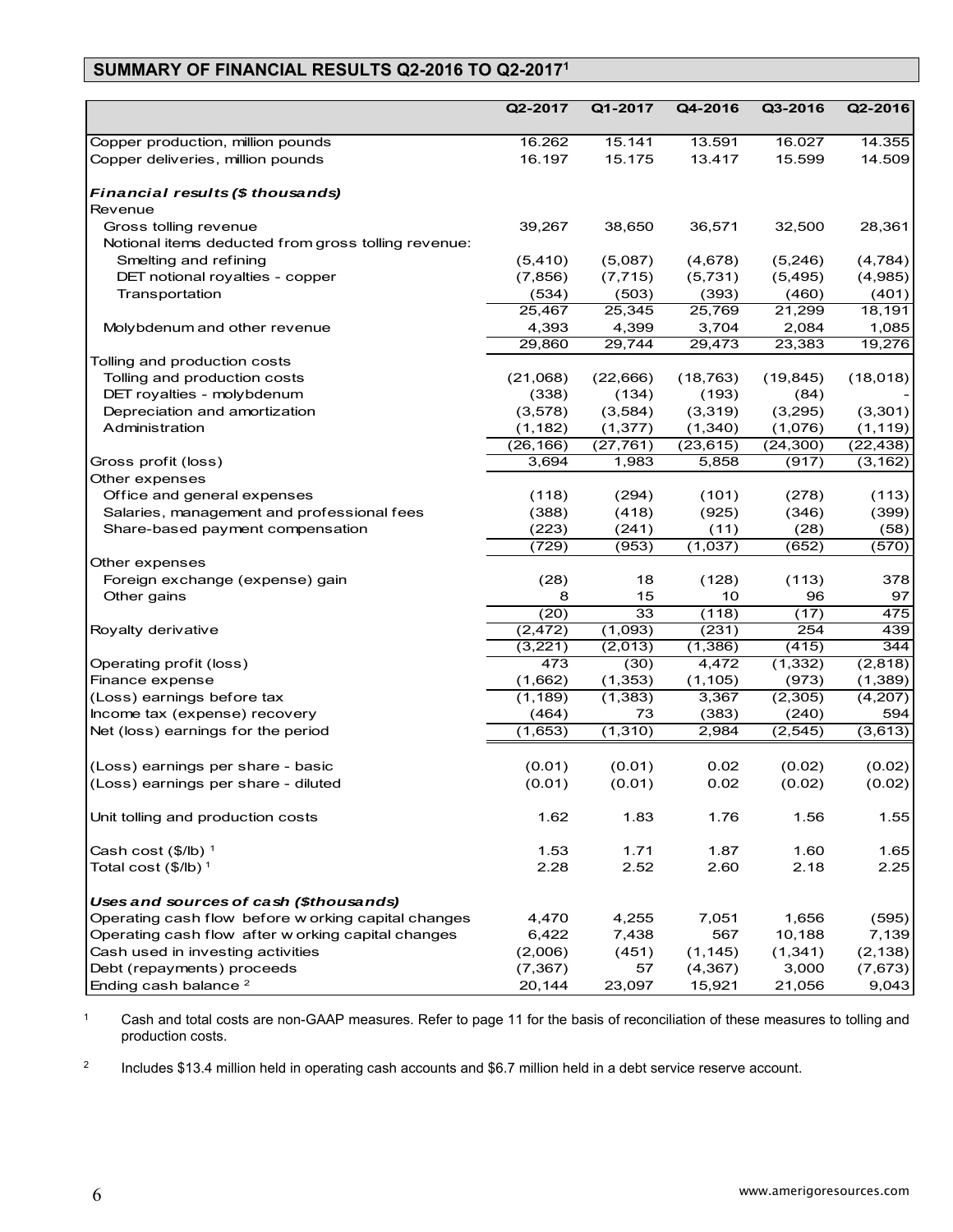#### *OPERATING RESULTS*

In Q2-2017 the Group produced 16.3 million pounds of copper under tolling agreements with DET and Minera Maricunga, 13% higher than Q2-2016 production. Copper deliveries were 16.2 million pounds. 63% of MVC's copper production in Q2-2017 was from the higher-grade Cauquenes historic tailings.

MVC does not anticipate processing Maricunga concentrates from Q3-2017 as Maricunga has suspended operations.

Q2-2017 production from Cauquenes was 10.3 million pounds. MVC also produced 5.4 million pounds of copper from El Teniente's fresh tailings and 0.6 million pounds of copper produced and sold pursuant to the tolling contract with Maricunga.

Molybdenum production in Q2-2017 was 0.4 million pounds.

While tolling and production costs increased to \$26.2 million in Q2-2017 (Q2-2016: \$22.4 million) because of higher copper production and higher molybdenum and Maricunga tolling costs, MVC's unit cash cost (page 11) decreased to \$1.53/lb (Q2-2016: \$1.65/lb), benefitting from stronger by-product credits.

#### **Production**

|                                           | Q2-2017      | Q2-2016    |
|-------------------------------------------|--------------|------------|
| <b>FRESH TAILINGS FROM EL TENIENTE</b>    |              |            |
| Tonnes processed                          | 10,708,437   | 10,620,849 |
| Copper grade (%)                          | 0.110%       | 0.117%     |
| Copper recovery                           | 20.8%        | 21.3%      |
| Copper produced (lbs)                     | 5,403,569    | 5,640,314  |
| <b>HISTORIC TAILINGS FROM EL TENIENTE</b> |              |            |
| Tonnes processed                          | 5,530,942    | 5,149,732  |
| Copper grade (%)                          | 0.253%       | 0.224%     |
| Copper recovery                           | 33.5%        | 32.2%      |
| Copper produced (lbs)                     | 10,288,673   | 8,190,929  |
| <b>TOLL PROCESSING FROM MARICUNGA</b>     |              |            |
| Copper produced (lbs)                     | 569,453      | 523,818    |
| <b>COPPER</b>                             |              |            |
| Total copper produced (lbs)               | 16,261,695   | 14,355,061 |
| Total copper delivered to DET (lbs)       | 16, 196, 946 | 14,509,089 |
| <b>MOLYBDENUM</b>                         |              |            |
| Total molybdenum produced (lbs)           | 424,794      |            |
| Total molybdenum sold (lbs)               | 437,532      |            |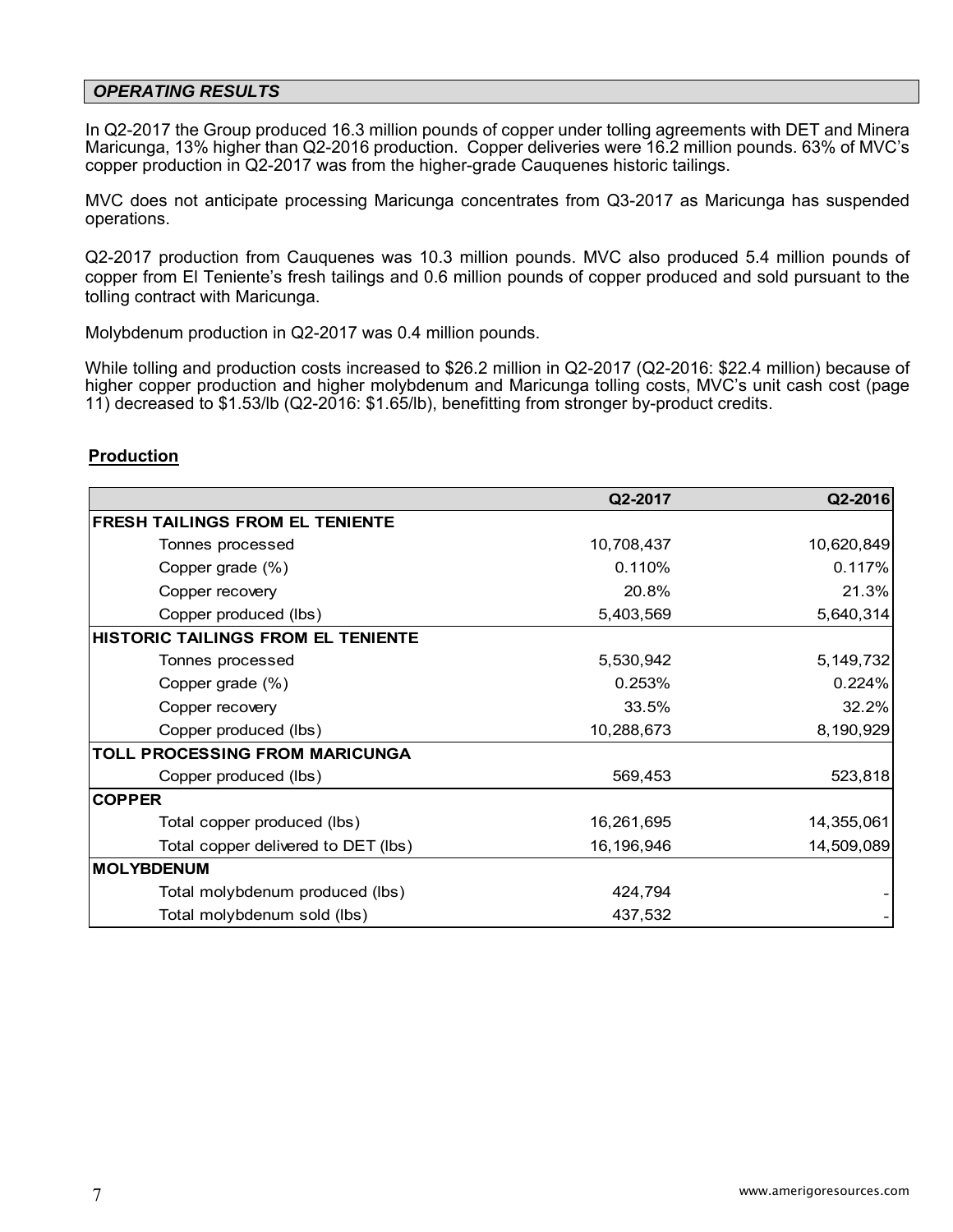## *FINANCIAL RESULTS – Q2-2017*

The Group's financial performance improved to a net loss of \$1.7 million (\$0.01 basic and diluted loss per share) from a net loss of \$3.6 million posted in Q2-2016 (\$0.02 basic and diluted loss per share) because of higher production and stronger metal prices.

### **Revenue**

Revenue in Q2-2017 was \$29.9 million (Q2-2016: \$19.3 million).

|                                                         | Q2-2017           | Q2-2016  |
|---------------------------------------------------------|-------------------|----------|
| Average LME copper price per pound                      | \$<br>$2.57$ \$   | 2.15     |
| Gross tolling revenue (thousands)                       | \$<br>$39,267$ \$ | 28,361   |
| Notional items deducted from gross tolling revenue:     |                   |          |
| Smelting and refining charges (thousands)               | (5, 410)          | (4, 784) |
| DET royalties - copper (thousands)                      | (7, 856)          | (4,985)  |
| Transportation costs (thousands)                        | (534)             | (401)    |
| Copper net revenue (thousands)                          | 25,467            | 18,191   |
| Molybdenum and Maricunga tolling revenue (thousands)    | 4,393             | 1,085    |
| Total revenue (thousands)                               | \$<br>29,860 \$   | 19,276   |
| Company's gross copper tolling price per pound 1        | $2.59$ \$         | 2.10     |
| Company's gross molybdenum price per pound <sup>2</sup> | $8.00\,$ \$       |          |

<sup>1</sup> Copper recorded price for the period before smelting and refining charges, DET notional copper royalties, transportation costs and settlement adjustments to prior quarters' sales.

 $2$  Molybdenum recorded price for the period before roasting charges and settlement adjustments to prior quarters' sales.

Production of copper concentrates by MVC is being conducted under a tolling agreement with DET for the period from January 1, 2015 to December 31, 2022, under which title to the copper concentrates produced by MVC is retained by DET and MVC earns tolling revenue, calculated as gross revenue for copper produced at applicable market prices, net of notional items (treatment and refining charges, DET copper royalties and transportation costs). The notional DET copper royalties precisely mimic the former copper royalty arrangements between MVC and DET.

MVC's compensation is determined in accordance with annual industry benchmarks for pricing terms and smelting and refining charges, and in 2017 is based on the average London Metal Exchange ("LME") copper price for the third month following the delivery of copper concentrates produced under the tolling agreement ("M+3"). Accordingly, final pricing for copper produced by MVC is determined based on the average LME copper price of the third month following delivery of copper produced under the tolling agreement.

The average LME copper price in Q2-2017 were \$2.57/lb (Q2-2016: \$2.15/lb) and the Group's recorded copper tolling price was \$2.59/lb (Q2-2016: \$2.10/lb). Differences between the average LME copper price and the Group's recorded tolling price result from the pricing terms that applied in the period.

At June 30, 2017, the provisional copper price used by MVC was \$2.60/lb. A 10% increase or decrease from that price would result in price-driven revenue settlement adjustments of \$4.2 million.

DET royalties on copper production are a notional item deducted from gross tolling revenue. In Q2-2017, DET notional copper royalties were \$7.9 million, \$2.9 million higher than in Q2-2016, due to higher production and copper prices. The terms for DET notional copper royalties and molybdenum royalties are disclosed under **Agreements with Codelco's El Teniente Division** (page 16).

Transportation was \$0.5 million in Q2-2017 (Q2-2016: \$0.4 million).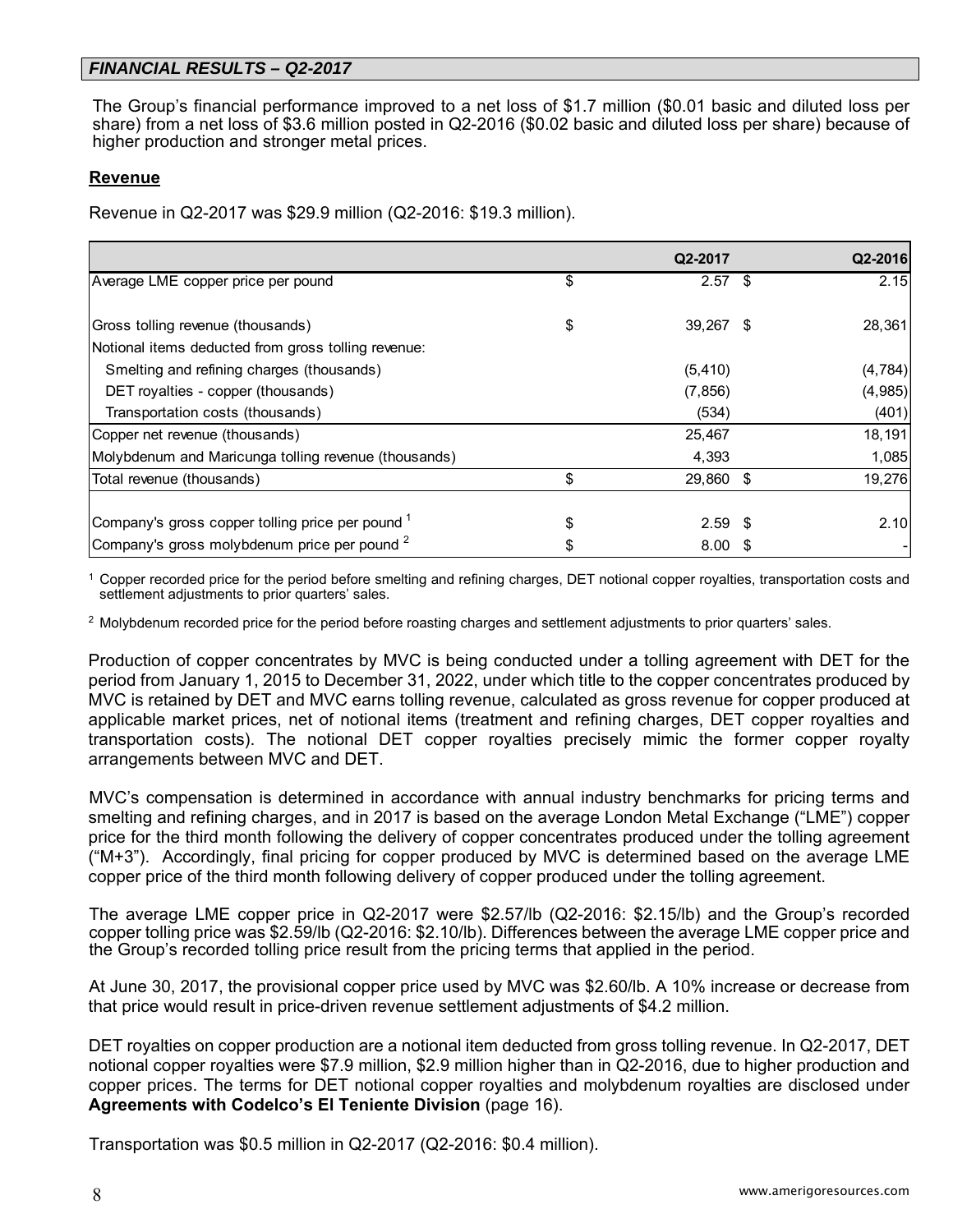MVC's molybdenum sales price in Q2-2017 was \$8.00/lb. MVC's sales agreement with Molymet provides in 2017 that the sale price is the average market price for the third month after delivery. Sales of molybdenum were provisionally priced at the average Platt's molybdenum dealer oxide price which for June 30, 2017 was \$7.15/lb.

## **Tolling and Production Costs**

| (Expressed in thousands)                  | Q2-2017      |                   | Q2-2016 |
|-------------------------------------------|--------------|-------------------|---------|
| Direct tolling and production costs       |              |                   |         |
| Power costs                               | \$<br>7,578  | - \$              | 6,991   |
| Lime                                      | 2,152        |                   | 955     |
| Grinding media                            | 1,733        |                   | 2,008   |
| Labour costs                              | 2,294        |                   | 2,330   |
| Other direct tolling / production costs   | 7,311        |                   | 5,734   |
|                                           | 21,068       |                   | 18,018  |
| Depreciation and amortization             | 3,578        |                   | 3,301   |
| DET royalties - molybdenum                | 338          |                   |         |
| Administration                            | 1,182        |                   | 1,119   |
| Tolling and production costs              | \$<br>26,166 | $\boldsymbol{\$}$ | 22,438  |
| Unit tolling and production costs (\$/lb) | 1.62         |                   | 1.55    |

Direct tolling costs were \$21.1 million (Q2-2016: \$18.0 million), a cost increase of 17% in the context of a 13% increase in production.

Power costs increased by \$0.9 million or 8% compared to Q2-2016, as a result of higher production and a decrease of \$0.5 million in the power credit provided through the operation of MVC's power generators.

Lime is now MVC's second most significant direct cost, due to the acidic nature of the Cauquenes tailings.

Grinding media costs of \$1.7 million were 14% lower than in Q2-2016 despite higher production, due to the finer characteristics of the Cauquenes tailings.

Direct labour costs were \$2.3 million in Q2-2017 and Q2-2016.

Other direct tolling costs increased by \$1.6 million, predominantly from an increase of \$1.4 million in molybdenum production costs (\$nil in Q2-2016) and an increase of \$0.1 million in Maricunga tolling costs (from higher copper prices). The cost increase was more than offset by an increase of \$3.3 million in revenue from molybdenum and Maricunga in Q2-2017 compared to Q2-2016.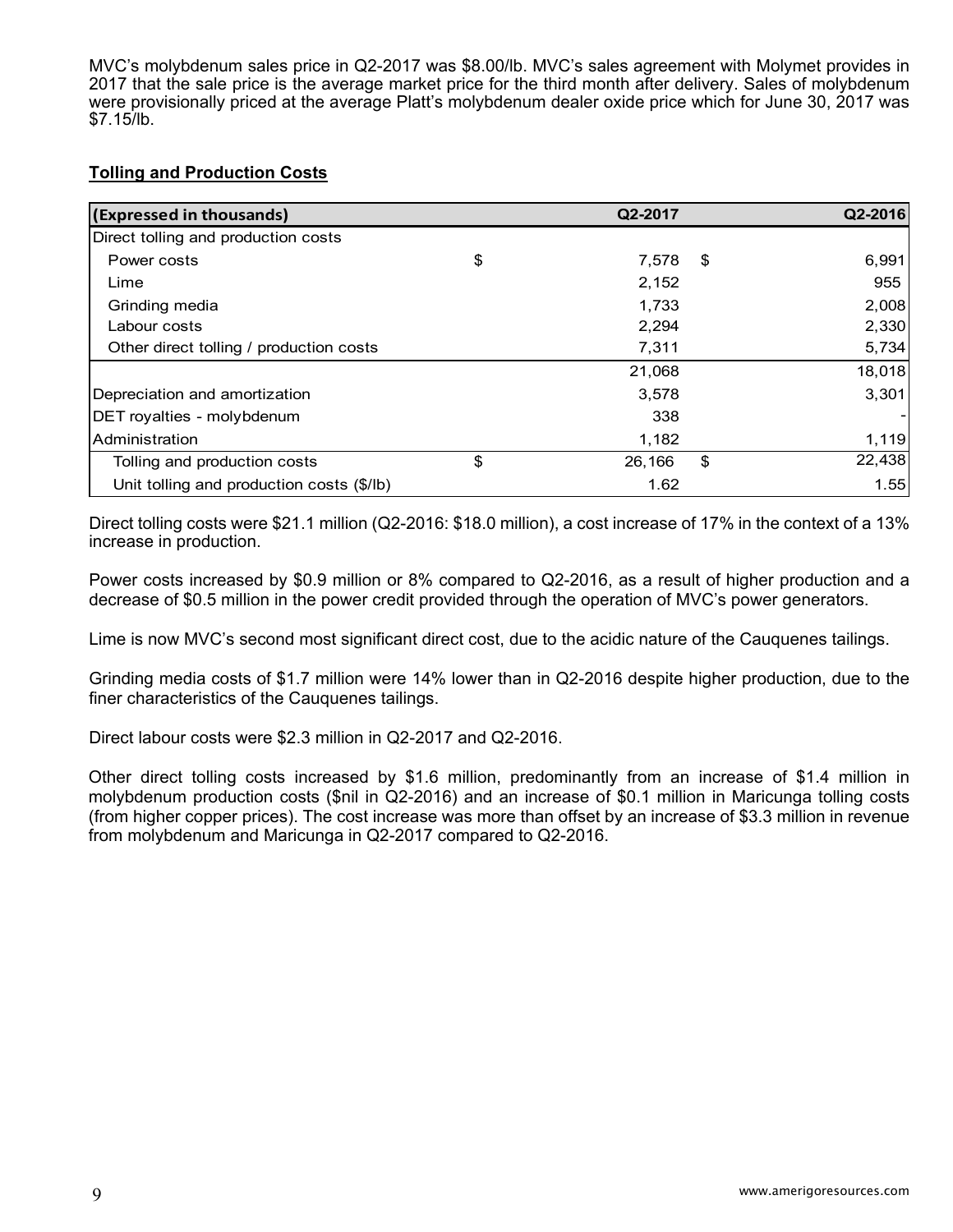The most relevant other direct tolling costs are summarized in the following tables:

| (Expressed in thousands)                      | Q2-2017     | Q2-2016     |
|-----------------------------------------------|-------------|-------------|
| Other direct tolling costs                    |             |             |
| Historic tailings extraction                  | \$<br>1,289 | \$<br>1,117 |
| Maintenance, excluding labour                 | 1,632       | 1,444       |
| Molybdenum production costs                   | 1,422       |             |
| Maricunga tolling costs                       | 974         | 861         |
| Industrial water                              | 483         | 526         |
| Copper reagents                               | 545         | 492         |
| Subcontractors, support services, etc.        | 527         | 447         |
| Filtration and all other direct tolling costs | 137         | 82          |
| Process control, environmental and safety     | 466         | 393         |
| Inventory adjustments                         | (164)       | 372         |
|                                               | \$<br>7.311 | \$<br>5,734 |

| (S/lb Cu)                                     | Q2-2017 | Q2-2016 |
|-----------------------------------------------|---------|---------|
| Other direct tolling costs                    |         |         |
| Historic tailings extraction                  | 0.08    | 0.08    |
| Maintenance, excluding labour                 | 0.10    | 0.10    |
| Molybdenum production costs                   | 0.09    |         |
| Maricunga tolling costs                       | 0.06    | 0.06    |
| Industrial water                              | 0.03    | 0.04    |
| Copper reagents                               | 0.03    | 0.04    |
| Subcontractors, support services, etc.        | 0.03    | 0.03    |
| Filtration and all other direct tolling costs | 0.01    | 0.01    |
| Process control, environmental and safety     | 0.03    | 0.03    |
| Inventory adjustments                         | (0.01)  | 0.03    |
|                                               | 0.47    | 0.42    |

Depreciation and amortization increased to \$3.6 million (Q2-2016: \$3.3 million) from a higher asset base.

Administration expenses were \$1.2 million in Q2-2017 and Q2-2016.

## **Other expenses**

Other expenses of \$3.2 million (Q2-2016: other gains of \$0.3 million) are costs or gains not related to MVC's production operations, and are comprised of the following:

- General and administration expenses of \$0.7 million (Q2-2016: \$0.6 million) which include salaries, management and professional fees of \$0.4 million (Q2-2016: \$0.4 million), office and general expenses of \$0.1 million (Q2-2016: \$0.1 million) and share-based payments of \$0.2 million (Q2-2016: \$0.1 million).
- Other expenses of \$0.1 million (Q2-2016: other gains of \$0.5 million), comprised of a foreign exchange expense of \$0.1 million (Q2-2016: gain of \$0.4 million) and in Q2-2016: other gains of \$0.1 million.
- A \$2.5 million expense associated with the royalty derivative to related parties (Q2-2016: recovery of \$0.4 million), which includes actual royalty dividends paid or accrued to related parties of \$0.3 million (Q2-2016: \$0.3 million) and a \$2.2 million increase in the fair value of the derivative (Q2-2016: decrease in fair value of \$0.7 million).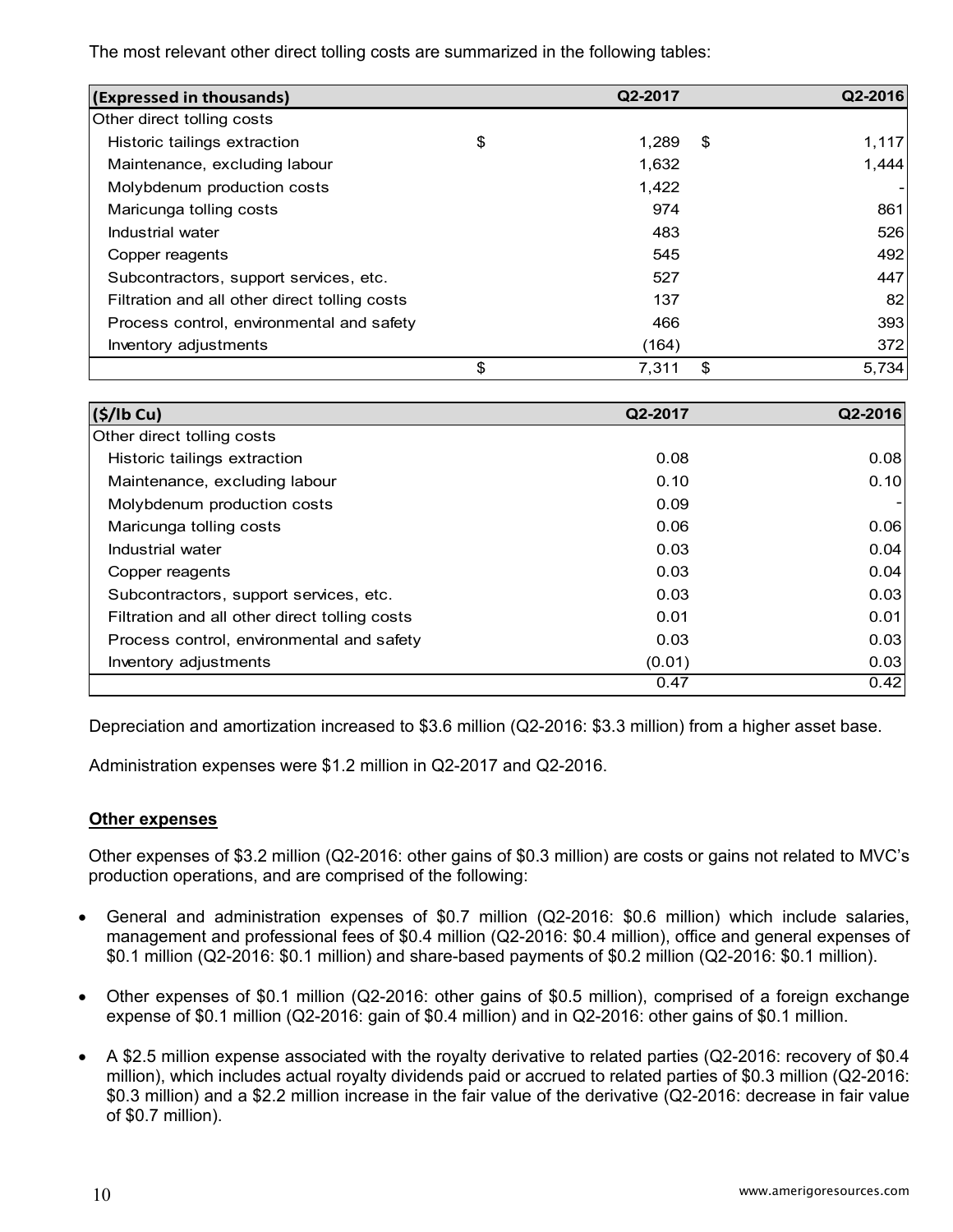### **Finance expense**

The Group recorded a finance expense of \$1.7 million in Q2-2017, (Q2-2016: \$1.4 million) which includes finance, interest charges and a change in value on an interest rate swap.

### **Taxes**

Income tax expense was \$0.5 million in Q2-2017 (Q2-2016: recovery of \$0.6 million).

## **Cash Cost and Total Cost**

Cash cost and total cost are non-GAAP measures prepared on a basis consistent with the industry standard Brook Hunt definitions. The Group believes that these measures provide investors with an improved ability to evaluate corporate performance by providing information on control of production costs, trends in cash and total costs, and the underlying operating performance of the core mining business. Management also uses these measures to monitor internal performance.

Cash cost is the aggregate of copper and molybdenum tolling and production costs, smelting and refining notional charges, administration and transportation costs, minus by-product credits. Total cost is the aggregate of cash cost, DET notional copper royalties and molybdenum royalties, depreciation and amortization.

A reconciliation of tolling and production costs to cash cost and total cost in Q2-2017 and Q2-2016 is presented below:

|                                                | Q2-2017         | Q2-2016  |
|------------------------------------------------|-----------------|----------|
| Tolling and production costs (thousands)       | \$<br>26,166 \$ | 22,438   |
| Add (deduct):                                  |                 |          |
| DET notional royalties - copper (thousands)    | 7,856           | 4,985    |
| Smelting and refining charges (thousands)      | 5,410           | 4,784    |
| Transportation costs (thousands)               | 534             | 401      |
| Inventory adjustments (thousands):             | 164             | (372)    |
| By-product credits (thousands)                 | (4, 393)        | (1,085)  |
| Total cost (thousands)                         | \$<br>35,737 \$ | 31,151   |
| Deduct:                                        |                 |          |
| DET notional royalties - copper (thousands)    | (7, 856)        | (4,985)  |
| DET royalties - molybdenum (thousands)         | (338)           |          |
|                                                | (8, 194)        | (4,985)  |
| Depreciation and amortization (thousands)      | (3, 578)        | (3, 301) |
| Cash cost (thousands)                          | \$<br>23,965 \$ | 22,865   |
| Pounds of copper tolled from                   | 15.69           | 13.83    |
| fresh and old tailings (millions) <sup>1</sup> |                 |          |
| Cash cost (\$/lb)                              | 1.53            | 1.65     |
| Total cost (\$/lb)                             | 2.28            | 2.25     |

1 Excludes 0.6 million pounds produced in Q2-2017 from Maricunga toll processing, a by-product (Q2-2016: 0.5 million pounds).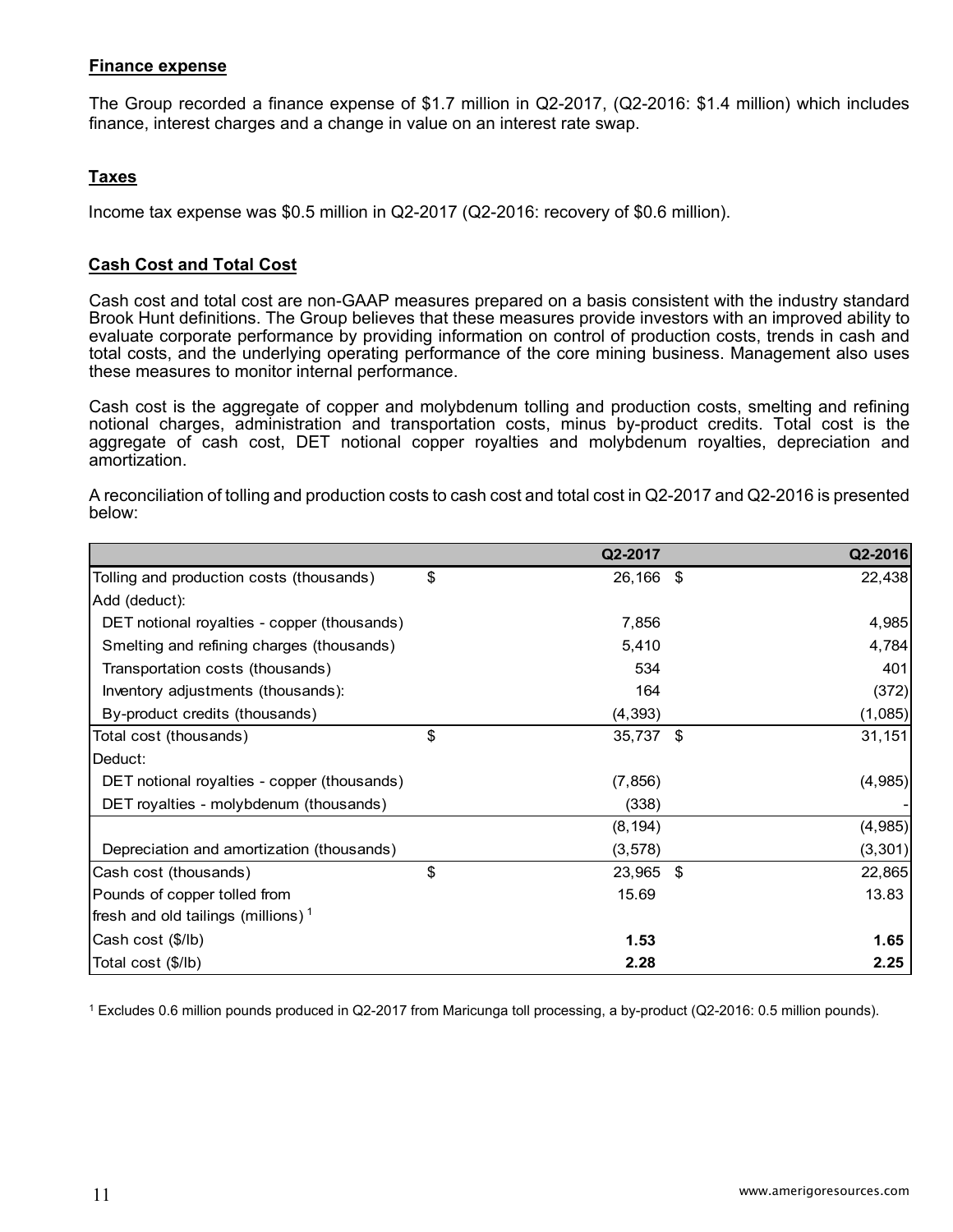The Group's trailing annual and quarterly cash costs (see table above) (\$/lb of copper produced) were:

|                     | Q2-2017 | Q1-2017 | Q4-2016 | Q3-2016 | Q2-2016 |
|---------------------|---------|---------|---------|---------|---------|
|                     |         |         |         |         |         |
| <b>Power costs</b>  | 0.49    | 0.52    | 0.52    | 0.50    | 0.50    |
| Lime                | 0.14    | 0.14    | 0.13    | 0.11    | 0.07    |
| Grinding media      | 0.11    | 0.12    | 0.12    | 0.12    | 0.15    |
| Other direct costs  | 0.62    | 0.76    | 0.88    | 0.57    | 0.55    |
| By-product credits  | (0.28)  | (0.31)  | (0.29)  | (0.14)  | (0.08)  |
| Smelting & refining | 0.34    | 0.36    | 0.37    | 0.34    | 0.35    |
| Administration      | 0.08    | 0.09    | 0.11    | 0.07    | 0.08    |
| Transportation      | 0.03    | 0.03    | 0.03    | 0.03    | 0.03    |
| <b>Cash Cost</b>    | \$1.53  | \$1.71  | \$1.87  | \$1.60  | \$1.65  |

Cash cost in Q2-2017 was \$1.53/lb (Q2-2016: \$1.65/lb).

Power is MVC's most significant cost, and was \$0.0988/kWh in Q2-2017 (Q2-2016: \$0.0964/kWh). MVC operates its generators when the grid price exceeds the generators' operating costs. There was an economic contribution from operating the generators in Q2-2017 of \$0.2 million (Q2-2016: \$0.3 million). Unit power costs of \$0.49/lb (Q2-2016: \$0.50/lb) decreased as a result of higher production.

Lime costs were \$0.14/lb in Q2-2017, compared to \$0.07/lb in Q2-2016. Lime costs are associated with higher production from Cauquenes tailings, which are more acidic than fresh tailings.

Unit grinding media costs were \$0.11/lb (Q2-2016: \$0.15/lb), as a result of lower grinding ball consumption associated with the processing of the finer Cauquenes tailings.

Other direct costs were \$0.62/lb (Q2-2016: \$0.55/lb), influenced by a volume-driven increase of \$0.09/lb in molybdenum and Maricunga costs which was more than offset by an increase of \$0.20/lb in by-product credits.

The Group's trailing annual and quarterly total costs (\$/lb of copper produced) were:

|                                         | Q2-2017 | Q1-2017 | Q4-2016 | Q3-2016 | Q2-2016 |
|-----------------------------------------|---------|---------|---------|---------|---------|
| Cash cost                               | 1.53    | 1.71    | 1.87    | 1.60    | 1.65    |
| <b>DET</b> notional royalties/royalties | 0.52    | 0.55    | 0.47    | 0.36    | 0.36    |
| Amortization/depreciation               | 0.23    | 0.26    | 0.26    | 0.22    | 0.24    |
| <b>Total Cost</b>                       | \$2.28  | \$2.52  | \$2.60  | \$2.18  | \$2.25  |

Total cost was \$2.28/lb (Q2-2016: \$2.25/lb), due to a \$0.16/lb increase in DET notional royalties (from higher metal prices), mitigated by a reduction of \$0.12/lb in cash cost (due to stronger production).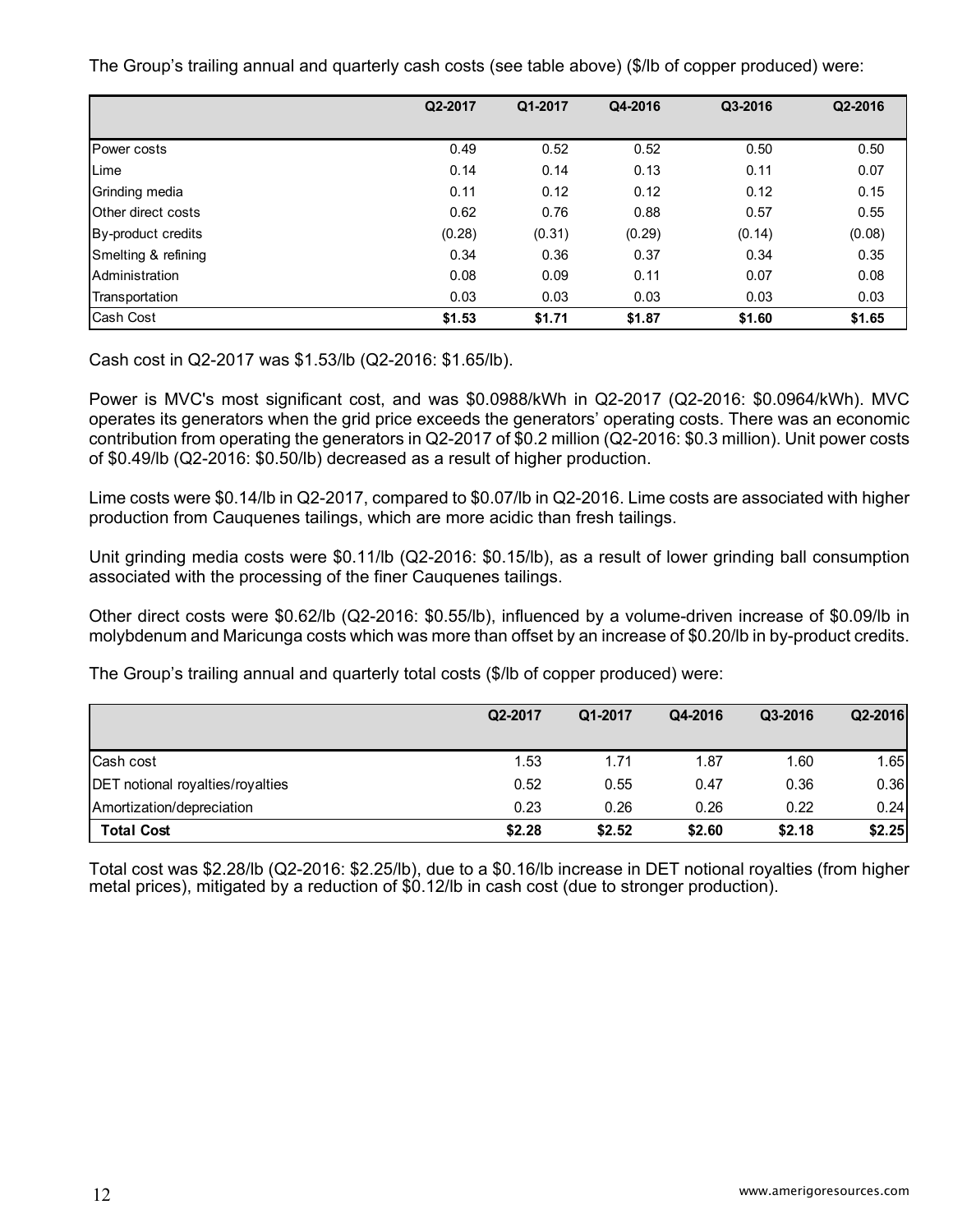### *COMPARATIVE PERIODS*

The Company's financial statements are reported under IFRS issued by the IASB. The following tables provide highlights from the Company's financial statements of quarterly results for the past eight quarters.

|                                   | Q2-2017 | Q1-2017  | Q4-2016 | Q3-2016  |
|-----------------------------------|---------|----------|---------|----------|
|                                   | \$      | \$       | \$      |          |
|                                   |         |          |         |          |
| Total revenue (thousands)         | 29,860  | 29,744   | 29,473  | 23,383   |
| Net (loss) earnings (thousands)   | (1,653) | (1, 310) | 2,984   | (2, 545) |
| (Loss) earnings per share         | (0.01)  | (0.01)   | 0.02    | (0.02)   |
| Diluted (loss) earnings per share | (0.01)  | (0.01)   | 0.02    | (0.02)   |
|                                   |         |          |         |          |
|                                   | Q2-2016 | Q1-2016  | Q4-2015 | Q3-2015  |
|                                   |         | \$       |         |          |
|                                   |         |          |         |          |
| Total revenue (thousands)         | 19,276  | 19,255   | 7,809   | 10,770   |
| Net loss (thousands)              | (3,613) | (4, 357) | (4,673) | (6, 161) |
| Loss per share                    | (0.02)  | (0.03)   | (0.03)  | (0.03)   |
| Diluted loss per share            | (0.02)  | (0.03)   | (0.03)  | (0.03)   |

Quarterly revenue variances result mostly from varying volumes of copper sales or deliveries (a factor of quarterly production) and the Group's realized copper price (a factor of market prices). The Group's revenues are highly sensitive to these two variables, as summarized below:

|                                       | Q2-2017  | Q1-2017 | Q4-2016 | Q3-2016 | Q2-2016  | Q1-2016 | Q4-2015  | Q3-2015  |
|---------------------------------------|----------|---------|---------|---------|----------|---------|----------|----------|
| Copper<br>sales/deliveries            | 16.20    | 15.18   | 13.42   | 15.60   | 14.51    | 12.75   | 7.44     | 8.12     |
| MVC's realized<br>copper<br>price $2$ | 2.59     | 2.65    | \$2.57  | \$2.14  | \$2.10   | \$2.24  | \$2.08   | \$2.36   |
| Settlement<br>adjustments $3$         | (\$1.19) | \$0.92  | \$4.02  | \$0.43  | (\$0.96) | -       | (\$1.02) | (\$2.61) |

 $\frac{1}{2}$  Million pounds of copper sold under agreements with DET and Maricunga.<br><sup>2</sup> Copper recorded price per pound for the period, before notional smelting and refining charges and settlement adjustments to<br>prior quarte

<sup>3</sup> Settlement adjustments to prior quarter's sales, expressed in millions of dollars

Q3-2015 revenue was affected by lower copper sales, lower copper prices and negative revenue settlement adjustments due to pricing terms. Q4-2015 revenue was affected by lower production (as it excluded Cauquenes production) and lower copper prices. Q1-2016 to Q3-2016 revenue was positively impacted by stronger copper production from Cauquenes. Q4-2016 revenue was negatively affected by 16 days of lost production due to a strike at MVC and annual maintenance shutdown at El Teniente but benefited from higher copper prices, both for quarterly deliveries and in respect of positive price-driven settlement adjustments to Q3-2016 deliveries. Production returned to expected levels in Q1-2017, positively affecting revenue, which also benefitted from stronger copper prices and positive settlement adjustments to prior quarter sales. Q2- 2017 revenue was positively impacted by higher copper sales, partially offset by lower average copper prices and the effect of negative price-driven settlement adjustments.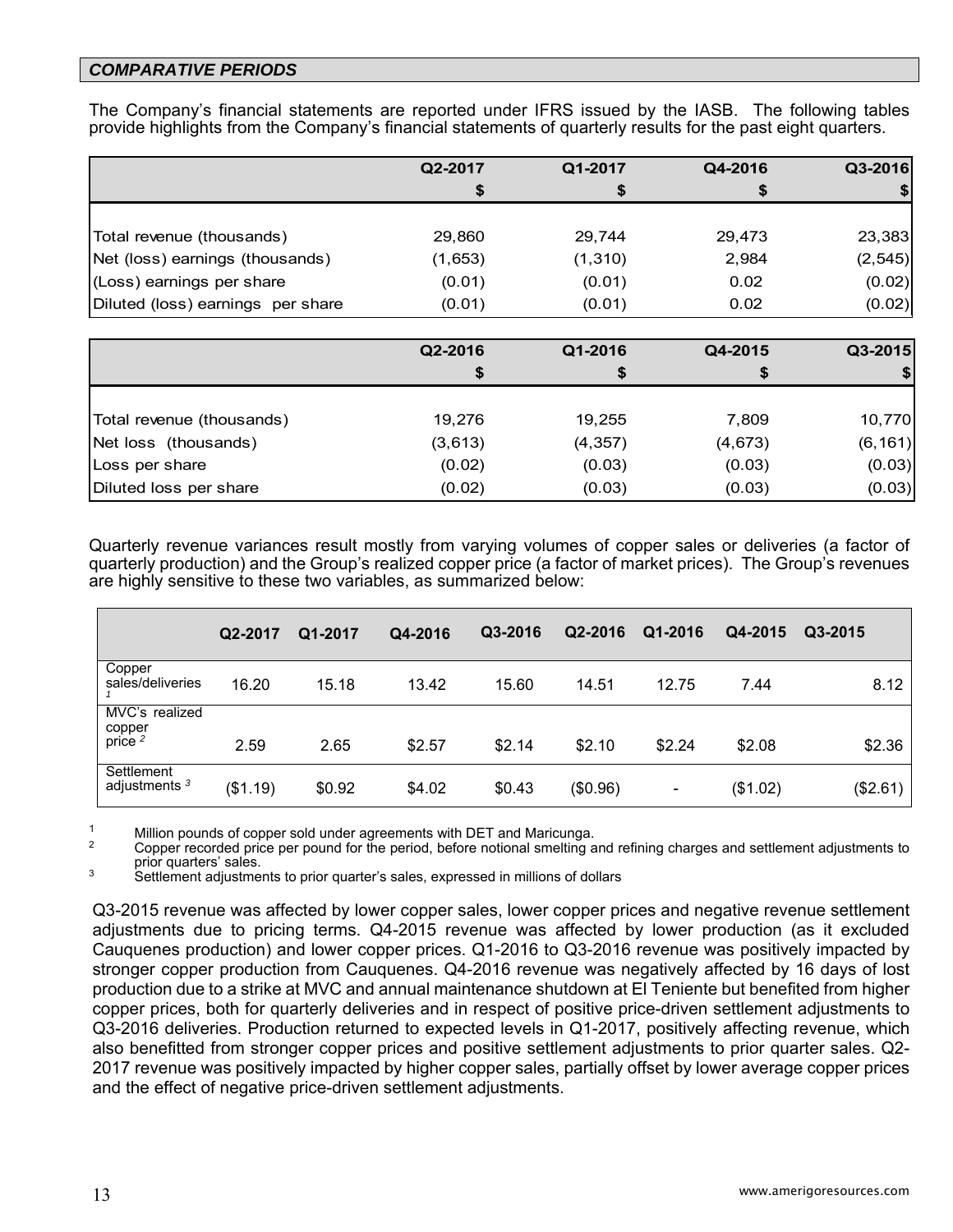In addition to revenue variances, the Group's quarterly results in the most recent eight quarters were also affected by variations in cost of sales:

|                                                           | Q2-2017 | Q1-2017 | Q4-2016 | Q3-2016 | Q2-2016 | Q1-2016 | Q4-2015 | Q3-2015 |
|-----------------------------------------------------------|---------|---------|---------|---------|---------|---------|---------|---------|
| Tolling<br>and<br>production<br>costs                     | \$26.17 | \$27.76 | \$23.61 | \$24.30 | \$22.44 | \$21.66 | \$13.26 | \$15.29 |
| Unit<br>tolling<br>and<br>production<br>cost <sup>2</sup> | \$1.62  | \$1.83  | \$1.76  | \$1.56  | \$1.55  | \$1.70  | \$1.78  | \$1.88  |

 $\frac{1}{2}$  Millions of dollars.

Tolling and production costs divided over number of pounds of copper delivered.

Tolling and production costs are affected by production levels, input costs (particularly power costs), copper prices and the depreciation or appreciation of the CLP to the U.S. dollar. In Q3 and Q4-2015, total and unit tolling costs decreased consistently each quarter as a result of lower production levels, cost reductions at MVC and a weaker CLP compared to the U.S. dollar. Tolling costs in Q3 and Q4-2015 also decreased due to suspension of Colihues operations. Q4-2015 cost data did not include Cauquenes tolling and production costs which were capitalized as pre-operating costs. In Q1, Q2 and Q3-2016 total tolling and production cost increased due to a substantial increase in production, which also resulted in lower unit costs. Q4-2016 costs were lower due to 16 days of lost production, however lower production resulted in higher unit costs. Q1-2017 tolling and production costs increased due to higher production levels, unit costs were affected by inventory variations. Q2-2017 costs were lower than in the preceding quarter despite higher production due to MVC's ongoing cost containment efforts.

## *LIQUIDITY and CAPITAL RESOURCES*

### **Cash Flow from Operations**

In Q2-2017 the Group generated cash of \$6.4 million from operations (Q2-2016: \$7.1 million). YTD-2017 cash generated from operations was \$13.9 million (YTD-2016: \$8.7 million).

Excluding the effect of changes in working capital accounts, the Group generated cash of \$4.5 million in Q2- 2017 (Q2-2016: used cash of \$0.6 million in operations) and \$8.7 million YTD-2017 (YTD-2016: \$0.8 million).

## **Cash Flow from Financing Activities**

YTD-2017 the Company received \$0.1 million in proceeds from various exercises of stock options and made debt repayments of \$7.4 million.

YTD-2016, the Group received \$10.8 million in debt proceeds net of transaction costs and made debt repayments of \$14.1 million.

## **Cash Flow from Investing Activities**

YTD-2017, the Group used cash of \$2.5 million for payments of capital expenditures (YTD-2016: \$5.9 million).

#### **Liquidity and Financial Position**

The Group's cash and cash equivalents at June 30, 2017 totaled \$20.1 million (December 31, 2016: \$15.9 million), including \$6.7 million held in a DSRA described on page 5 (December 31, 2016: \$6.7 million). The Group had a working capital deficiency of \$12.7 million at June 30, 2017, compared to working capital of \$0.6 million at December 31, 2016.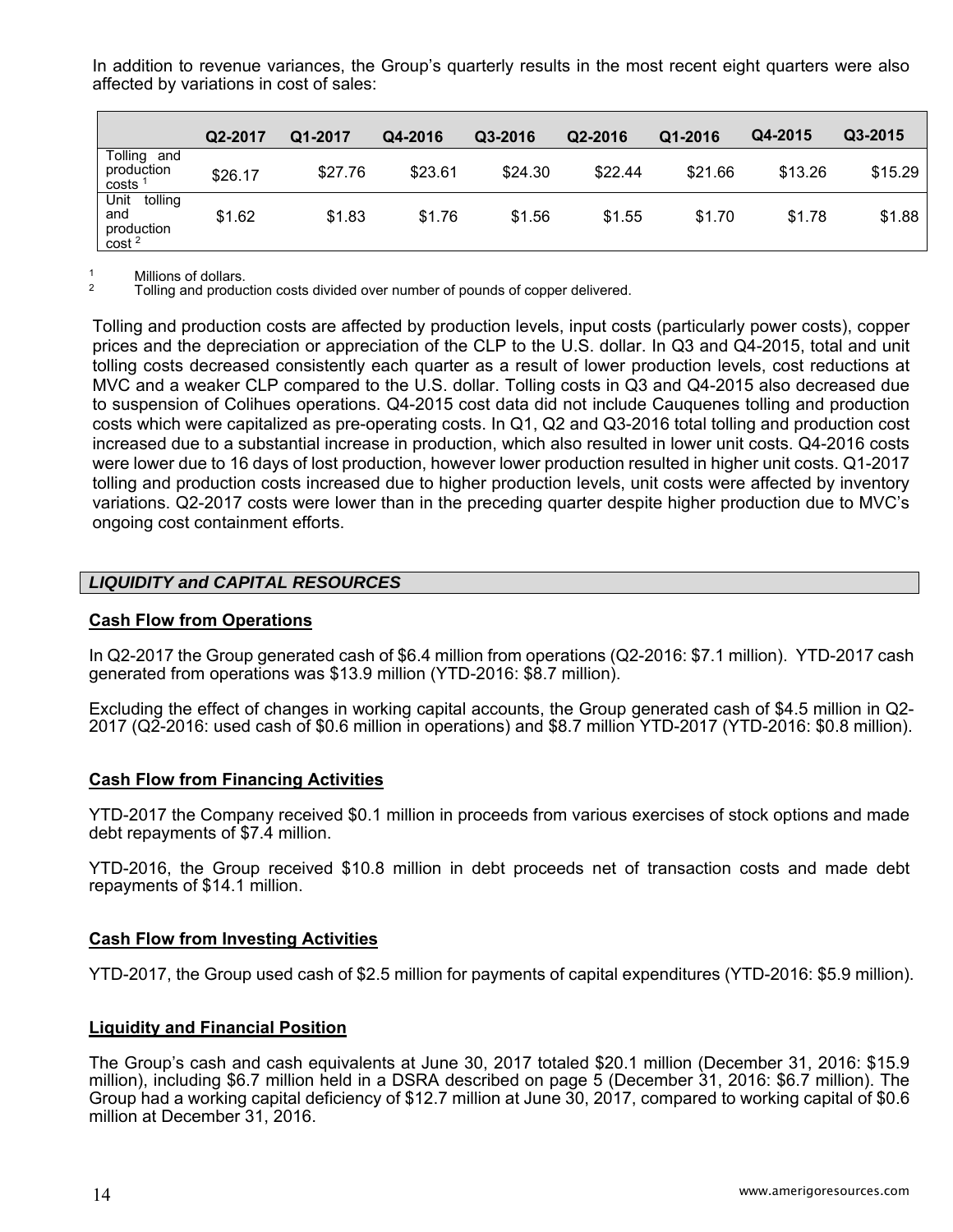The working capital deficiency is caused by the Group's current estimated schedule of repayment of the balance of the DET Price Support Facility (page 17) from July 2017 to September 2018, which may change depending on MVC's actual cash flows. The Group does not consider its working capital deficiency as a liquidity risk, as it is only required to repay the DET Price Support Facility by December 2019 and at a rate of \$1.0 million per month, and the Group anticipates generating sufficient operating cash flow to meet current liabilities as they come due. Working capital deficiencies are not uncommon in companies with short-term portions of debt.

The Group operates in a cyclical industry where levels of cash flow are closely correlated to the market prices for copper. While MVC is a valuable long-life asset with a strategic relationship with El Teniente, the world's largest underground copper mine, its liquidity and financial position were affected in recent years and up to Q3-2016 by lower copper prices. Copper prices started to recover in Q4-2016 (average quarterly LME price of \$2.40/lb) positively impacting the Group's financial results and cash flow generating capacity. In Q1-2017 the average quarterly LME price was \$2.65/lb, and in Q2-2017 it was \$2.57/lb.

Due to stronger copper prices, the Company has generated positive working cash flow from operations consistently since Q4-2016.

MVC estimates to produce 60.0 to 65.0 million pounds of copper at an annual cash cost (page 11) of \$1.60 to \$1.75/lb in 2017. These production projections should enable the Group to meet its financial obligations as they become due in the year.

Subsequent to June 30, 2017, the Group secured debt financing for the construction of phase two of the Cauquenes expansion project, at an estimated cost of \$30.0 to \$35.0 million. The project is planned to increase production to 85.0 to 90.0 million pounds of copper per year, at an estimated cash cost of \$1.40 to \$1.60/lb. Refer to **Subsequent Events** and **Cautionary Statement on Forward Looking Information** (page 22).

At June 30, 2017, the Group had \$13.0 million of undrawn, committed credit facilities.

#### **Borrowings**

| (Thousands)                                           | <b>June 30,</b> | December 31, |
|-------------------------------------------------------|-----------------|--------------|
|                                                       | 2017            | 2016         |
|                                                       | \$              | \$           |
| Cauquenes Expansion Loan (a)                          | 46,633          | 51,739       |
| DET Price Support Facility (b)                        | 16,734          | 18,108       |
|                                                       | 63,367          | 69,847       |
| Comprised of:                                         |                 |              |
| Short-term debt and current portion of long-term debt | 22,733          | 10,733       |
| Long -term debt                                       | 40,634          | 59,114       |
|                                                       | 63,367          | 69,847       |

a) On March 25, 2015, MVC closed a bank syndicate financing with Banco Bilbao Vizcaya Argentaria ("BBVA") and Export Development Canada ("EDC") for a loan facility (the "Cauquenes Expansion Loan") of \$64.4 million for the phase one of the expansion of MVC's operations for the processing of tailings from the Cauquenes deposit. Terms of the loan include interest fixed through an IRS at a rate of 5.56% per annum for 75% of the facility. The remaining 25% of the facility is subject to a variable rate based on the US Libor 6-month rate, which at June 30, 2017 was 4.82% per annum. Interest is paid semi-annually on June and December 30.

MVC incurred due diligence, bank fees and legal costs of \$2.4 million, recognized as transaction costs that are being amortized over the term of the loan using the effective interest rate method.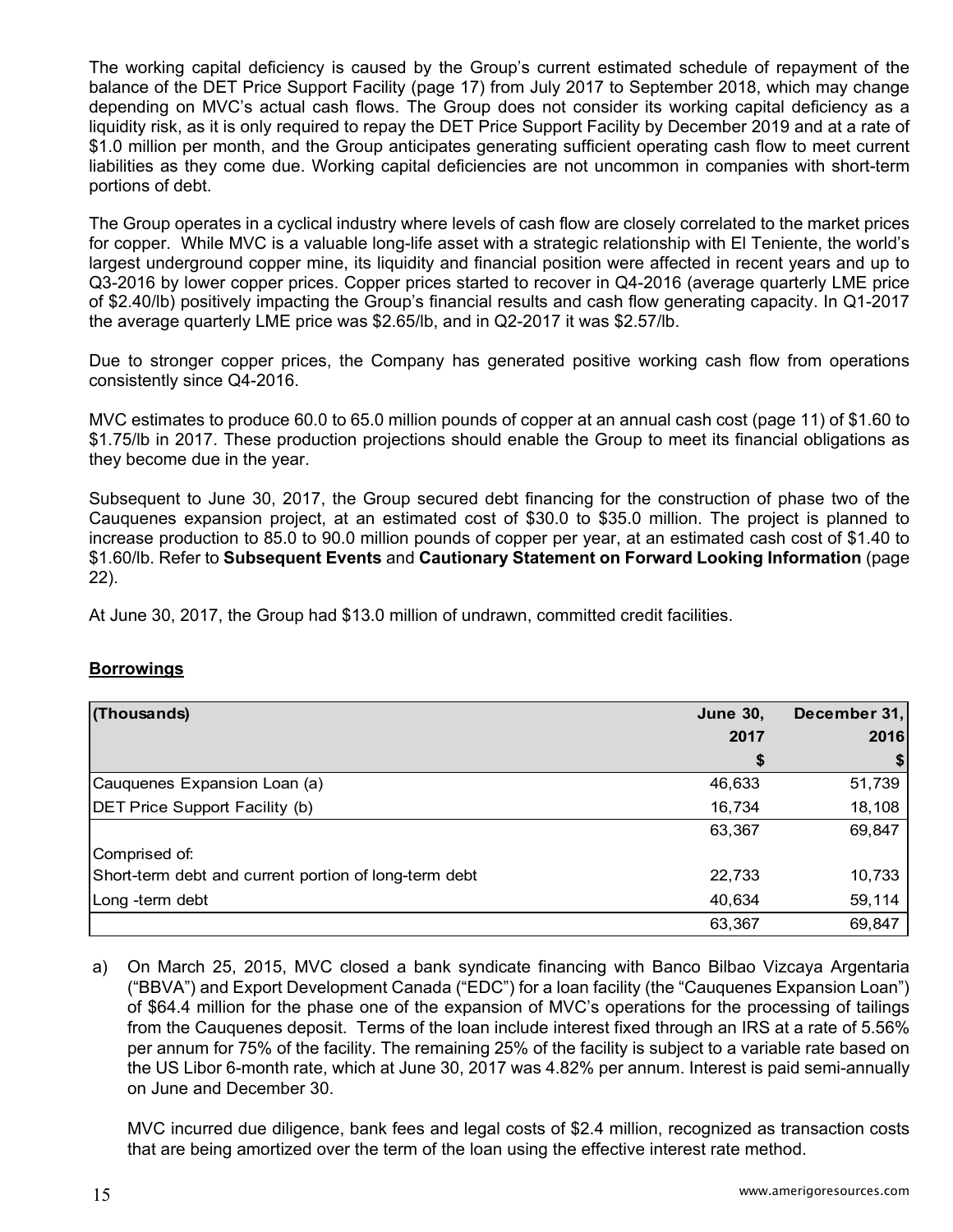The Cauquenes Expansion Loan has a maximum repayment term of 6 years consisting of 12 equal semiannual principal payments of \$5.4 million, commencing on June 30, 2016. The repayment term may be shortened without penalty in accordance with the provisions of the Cauquenes Expansion Loan.

The balance of the loan (net of transaction costs) at June 30, 2017 was \$46.6 million (December 31, 2016: \$51.7 million).

MVC has provided security for the Cauquenes Expansion Loan in the form of a charge on all of MVC's assets, and MVC is subject to bank covenants (current ratio, tangible net worth and debt service coverage ratio) measured semi-annually on June 30 and December 31. At June 30, 2017, MVC was in compliance with the debt service coverage ratio (requirement of 1.2) and received waivers from BBVA and EDC in respect of the current ratio (requirement of 1.15) and tangible net worth ratio (requirement of \$125.0 million). Subsequent to June 30, 2017, new covenant requirements for each semi-annual period from December 31, 2017 to the earlier of the repayment of the Cauquenes Expansion Loan or June 30, 2021 became effective.

MVC has a DSRA as required under the terms and provisions of the Cauquenes Expansion Loan. Funds in the DSRA must be used to: /i/ pay the principal and interest of the Cauquenes Expansion Loan and the amounts owing under the IRS if MVC has insufficient funds to make these payments and /ii/ fund MVC's operating expenses. If it becomes necessary to fund MVC's operations with funds from the DSRA, MVC must replenish into the DSRA at each month end the funds necessary to maintain a balance equal to one hundred percent of the sum of the principal and interest pursuant to the Cauquenes Expansion Loan and the IRS that are payable in respect of the following six months. At June 30, 2017, MVC held DSRA funds in the required amount of \$6.7 million.

Concurrently with the Cauquenes Expansion Loan, MVC entered into an IRS with BBVA to fix 75% of the interest payable on that facility. On June 30, 2017, the fair value of the IRS was determined to be \$0.1 million. The IRS has a term to December 27, 2018.

- b) MVC has a Price Support Facility with DET as described under **Agreements with Codelco's El Teniente Division**.
- c) The Company has a \$13.0 million standby line of credit from three Amerigo shareholders. The standby line of credit had an original availability date to March 25, 2016, was extended to March 25, 2017 and was further extended through to the end of 2018 and thereafter until the date of commencement of commercial production of phase two of the Cauquenes expansion, provided such date occurs no later than March 31, 2019. Amounts drawn from the standby line of credit, if any, will be repaid in the amounts and at such times as permitted under the terms and conditions of the Cauquenes Expansion Loan. All obligations arising from the standby line of credit are to be paid in full on or before the date that is the earlier of December 31, 2019 and the one-year anniversary of the date in which MVC has paid in full all amounts due and owing under the Cauquenes Expansion Loan. No security was provided in connection with these facilities. At June 30, 2017, no funds had been drawn from the standby line of credit. In 2017, the Group incurred an annual commitment fee of \$0.2 million in respect of the standby line of credit, which was settled with the issuance of 403,577 shares of Amerigo (2016: \$0.1 million, settled with cash).

## *AGREEMENTS WITH CODELCO'S EL TENIENTE DIVISION*

In 1991, MVC entered into a contract with DET to process the fresh tailings from El Teniente, the world's largest underground copper mine, for a term to 2021 (the "Fresh Tailings Contract"). In 2009, MVC and DET entered into an agreement to process the tailings from Colihues, one of El Teniente's historic tailings deposits (the "Colihues Contract"). In 2014, MVC and DET entered into a contract (the "Master Agreement") for the purchase by MVC of the rights to process tailings from an additional historic tailings deposit, Cauquenes, for a term to the earlier of its depletion or 2033, and extending the Fresh Tailings Contract from 2021 to 2037 and the Colihues Contract to the earlier of its depletion or 2037.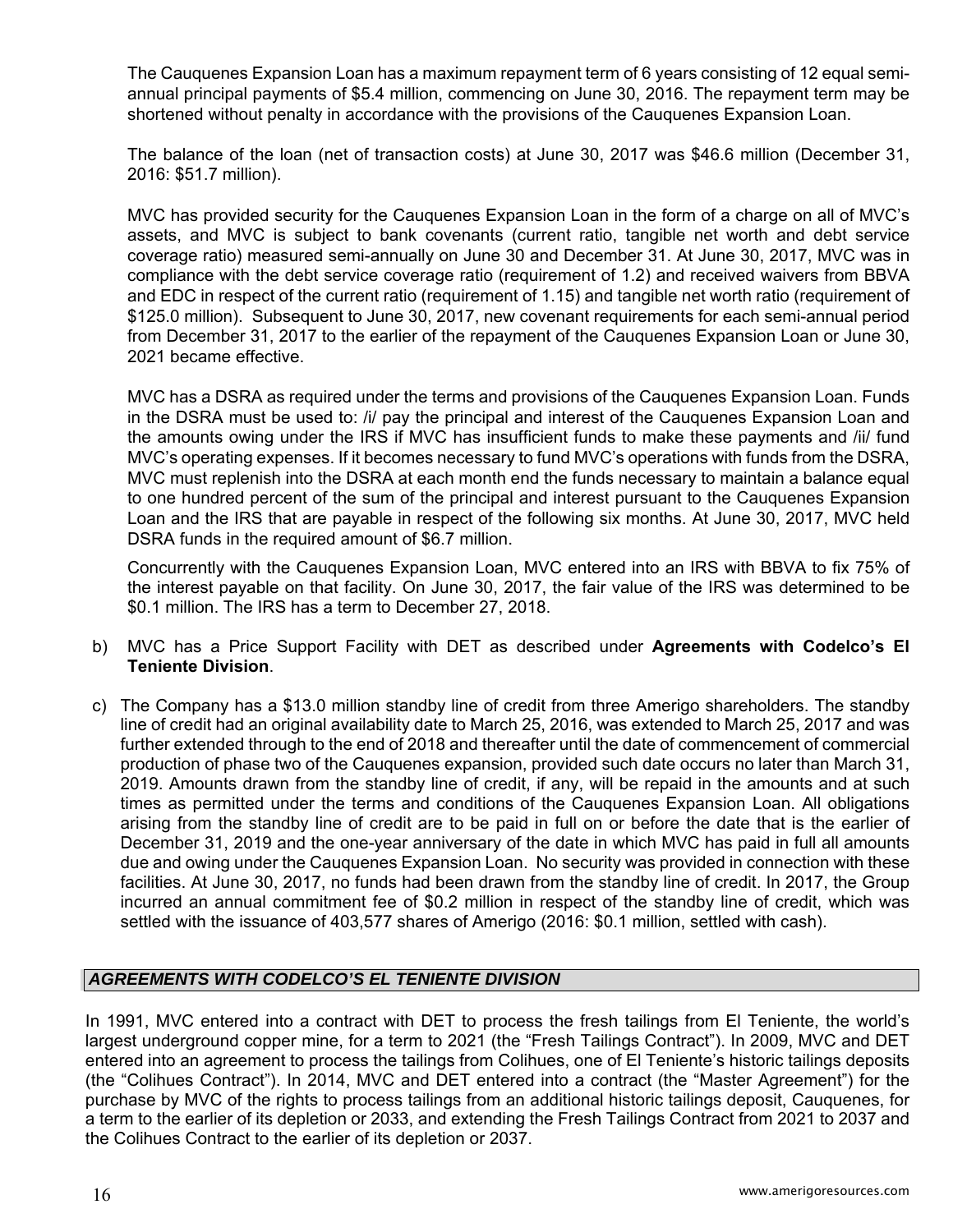Until December 31, 2014, royalties were payable to DET in respect of copper concentrates produced by MVC. DET royalties were calculated using the average London Metal Exchange ("LME") copper price for the month of production of the concentrates, and were recorded as components of production costs.

In 2015, MVC and DET entered into a modification to the Master Agreement which changed the legal relationship between the parties for the period from January 1, 2015 to December 31, 2022. During this period, production of copper concentrates by MVC has and will be conducted under a tolling agreement with DET. Title to the copper concentrates produced by MVC is retained by DET and MVC earns tolling revenue, calculated as gross revenue for copper produced at applicable market prices, net of notional items (treatment and refining charges, DET copper royalties and transportation costs). The notional DET copper royalties precisely mimic the former royalty arrangements between MVC and DET.

Notional royalties for copper concentrates produced from fresh tailings are determined through a sliding scale formula tied to copper prices ranging from \$1.95/lb (13.5%) to \$4.80/lb (28.4%).

Notional royalties for copper concentrates produced from Colihues historic tailings are determined through a sliding scale for copper prices ranging from \$0.80/lb (3%) to \$4.27lb (30%). The parties are required to review costs and potentially adjust notional royalty structures for copper production from Colihues tailings if the copper price remains below \$1.95/lb or over \$4.27/lb for three consecutive months.

Notional royalties for copper concentrates produced from Cauquenes historic tailings are determined through a sliding scale for copper prices ranging from \$1.95/lb (16%) to \$5.50/lb (39%).

MVC pays a sliding scale global molybdenum royalty for molybdenum prices between \$6.00/lb (3%) and \$40.0/lb (19.7%).

The Master Agreement contains provisions requiring the parties to meet and review cost and notional royalty/royalty structures in the event monthly average prices fall below certain ranges and projections indicate the permanence of such prices over time. The review of all notional royalty/royalty structures is to be carried out in a manner that gives priority to the viability of the Master Agreement and maintains the equilibrium of the benefits between the Parties.

The Master Agreement also contains three early exit options exercisable by DET within 2021 and every three years thereafter only in the event of changes unforeseen as of the date of the Master Agreement. The Company has currently judged the probabilities of DET exercising any of these early exit options as remote.

In 2015, DET provided to MVC a copper price support agreement of up to \$17.0 million (the "DET Price Support Facility") under which MVC drew down \$1.0 million from the DET Price Support Facility in each month in which the average final settlement copper price to MVC was less than \$2.80/lb, up to the \$17.0 million maximum. The DET Price Support Facility bears interest at a rate of 0.6% per month and is subordinate to MVC's bank financing. The DET Price Support Facility is scheduled to be repaid in the period from January 1, 2017 to December 31, 2019 at a rate of \$1.0 million per month, provided this repayment schedule does not preclude MVC from making semi-annual principal debt repayments. YTD-2017 MVC repaid \$2.0 million towards the DET Price Support Facility, and MVC currently anticipates the DET Price Support Facility may be fully repaid before its contractual maturity of December 31, 2019. MVC may repay the DET Price Support Facility in advance and without penalty, provided its bank debt holders pre-approve the advance payments. The balance of the loan at June 30, 2017 was \$16.7 million (December 31, 2016: \$18.1 million), including \$1.7 million in accrued interest (December 31, 2016: \$1.1 million).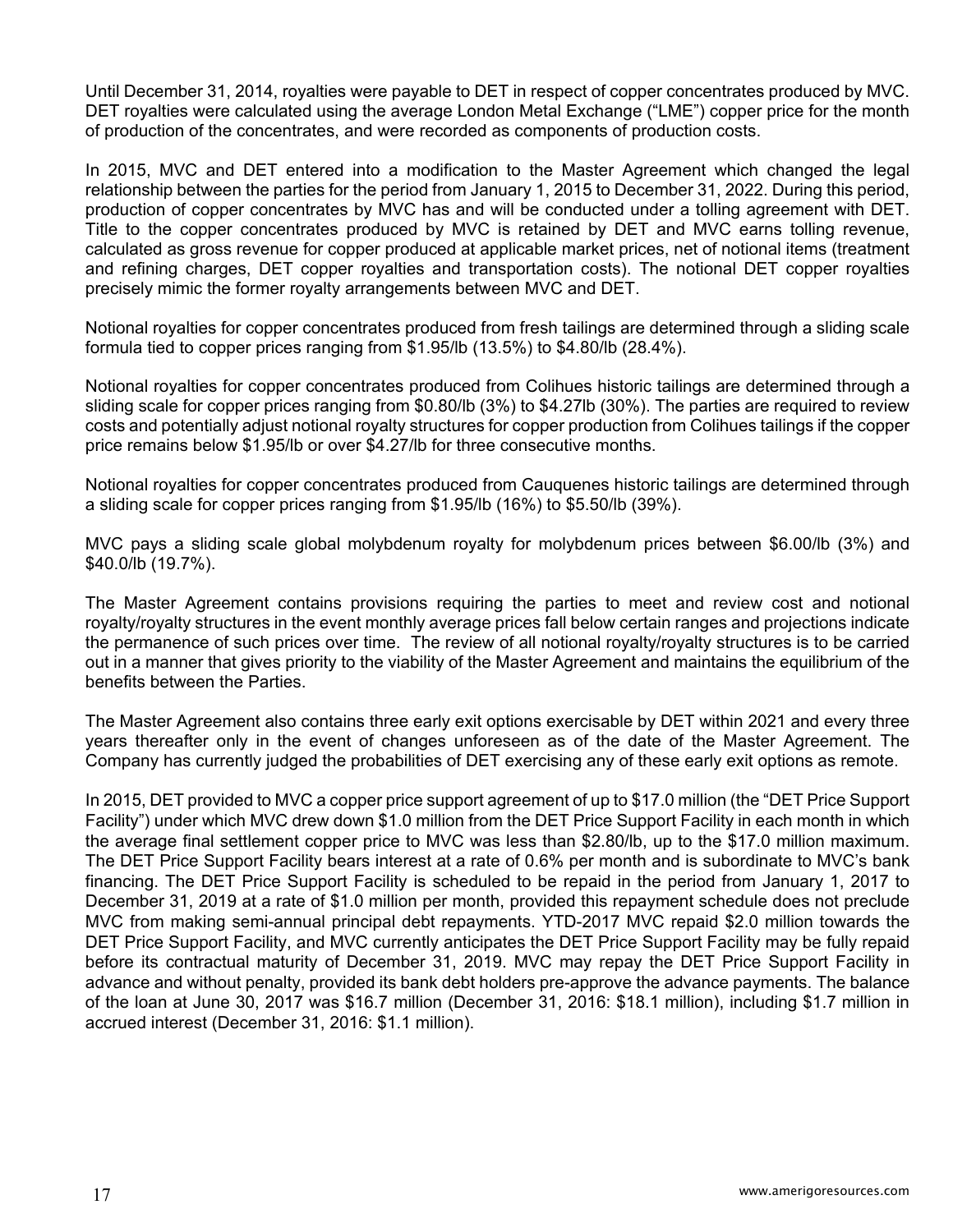In 2016, MVC and DET reached an agreement to defer DET notional copper royalties during a four-month period, for a total deferral of \$5.4 million. In June 2017, MVC and DET agreed on a repayment schedule comprised of four equal monthly repayments of \$1.4 million from June to September 2017, plus interest at a rate of 0.6% per month effective from the dates in which royalties were deferred.

At June 30, 2017, the accrual for DET notional copper royalties and DET molybdenum royalties, including deferred amounts and interest, was \$12.6 million (December 31, 2016: \$11.3 million).

### *CAUQUENES EXPANSION*

MVC is undertaking a significant expansion of its operations to extract and process the higher grade Cauquenes tailings. The Cauquenes expansion is being undertaken in phases, which management believes reduces project risk.

Phase one was completed in December 2015 on time and under budget, enabling MVC to extract Cauquenes tailings for processing in MVC's existing processing plant, increasing MVC's copper production. The phase one Capex budget was \$71.1 million and actual Capex was \$66.6 million.

Subsequent to June 30, 2017, the Group secured debt financing to complete the construction of phase two of the Cauquenes expansion project, which will improve flotation recovery efficiency and expand the existing facilities to an output of 85.0 to 90.0 million pounds of copper per year at an estimated cash cost of \$1.40 to \$1.60/lb. Phase two is expected to be completed in the second half of 2018 at an estimated cost of \$30.0 to \$35.0 million. Engineering is 44% complete and long delivery items have been procured (page 21).

## *OTHER MD&A REQUIREMENTS*

#### **Impairment Analysis**

As at June 30, 2017, management determined that the Company's market capitalization below its net asset value constituted an impairment indicator, and completed an impairment assessment for MVC that included a determination of fair value less costs to sell.

Key assumptions incorporated in the impairment model included the following:

- Copper prices (\$/lb): 2017: \$2.58; 2018: \$2.65; 2019: \$2.77; 2020: \$2.95; 2021: \$2.89; 2022 to 2037: \$3.00.
- Power costs (excluding benefit from self-generation): From 2017 to 2027 costs are per contractual estimates 2017: \$0.101173/kWh, 2018 to 2037: \$0.0.096/kWh).
- Operating costs based on historical costs incurred and estimated forecasts.
- Tolling/production volume and recoveries as indicated in MVC's mining plan from 2016 to 2037, including processing of fresh tailings and historic tailings from the Colihues and Cauquenes deposits.
- Discount rate: 7% after tax

Based on these assumptions, management's impairment evaluation did not result in the identification of an impairment loss as of June 30, 2017. Although management believes the estimates applied in this impairment assessment are reasonable, such estimates are subject to significant uncertainties and judgements. The Group's impairment model is sensitive to changes in estimated metal prices and operating costs, particularly estimated power costs beyond MVC's current power contracts and operating results from the Cauquenes deposit that may differ from current projections. Changes in these variables might trigger an impairment that could be material.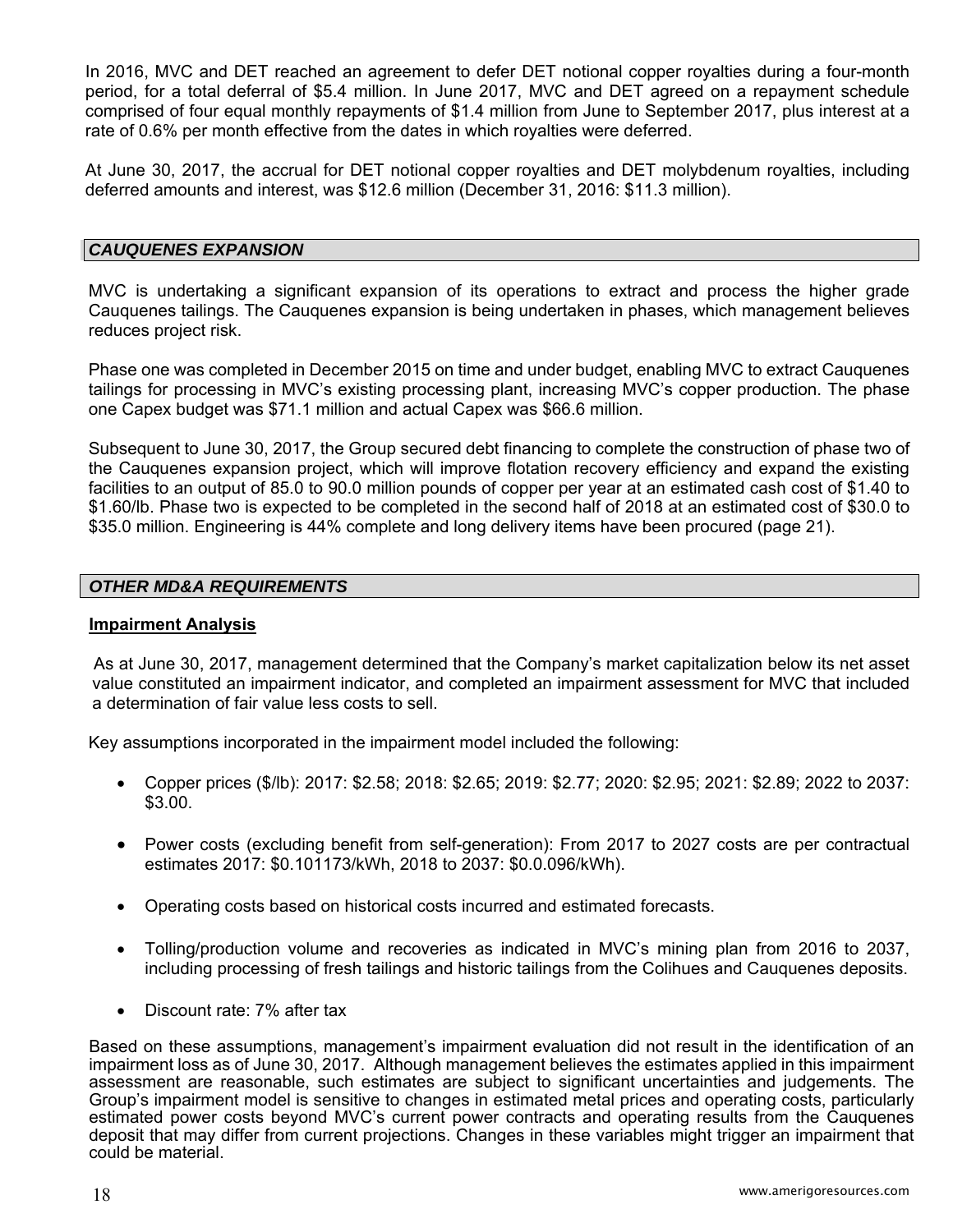### **Transactions with Related Parties**

a) Royalty Derivative to Related Parties

Amerigo holds its interest in MVC through Amerigo International Holdings Corp. ("Amerigo International").

Amerigo International is wholly-owned by the Company except for certain outstanding Class A shares which are owned indirectly by the Company's Chairman, an associate of the Chairman and a former director of the Company. The Class A shares were issued as part of a tax-efficient structure for the payment of the royalty (the "Royalty") granted in exchange for the transfer to the Company of an option to purchase MVC.

In accordance with the articles of Amerigo International, the holders of the Class A shares are not entitled to any dividend or to other participation in the profits of Amerigo International, except for a total royalty dividend, if declared by the directors of Amerigo International, in an amount equal to the amount of the Royalty.

The Royalty is calculated as follows:

- \$0.01 for each pound of copper equivalent produced from El Teniente tailings by MVC or any successor entity to MVC if the price of copper is under \$0.80/lb, or
- \$0.015 for each pound of copper equivalent produced from El Teniente tailings by MVC or any successor entity to MVC if the price of copper is \$0.80/lb or more.

The Royalty is paid as a royalty dividend on the Class A shares of Amerigo International. During YTD-2017 and YTD-2016, royalties totalling \$0.5 million were paid or accrued to the Class A shareholders. At June 30, 2017, \$0.1 million of this amount remained payable (December 31, 2016: \$0.7 million).

The Royalty is a derivative financial instrument measured at fair value, with changes in fair value recorded in profit for the period.

The royalty derivative to related parties includes the Royalty dividends described above and changes in the fair value of the derivative. The fair value of the derivative increased \$3.1 million YTD-2017 (YTD-2016: \$nil), for a total royalty derivative expense of \$3.6 million (YTD-2016 \$0.5 million). The increase in the fair value of the derivative YTD-2017 was caused by the estimated increase in future production at MVC resulting from the Cauquenes phase II expansion now underway.

At June 30, 2017, the Royalty and the derivative were \$11.5 million (December 31, 2016: \$9.0 million), with a current portion of \$1.1 million (December 31, 2016: \$1.6 million) and a long-term portion of \$10.4 million (December 31, 2016: \$7.4 million).

b) Directors' fees and remuneration to officers

 YTD-2017 the Group paid or accrued \$0.4 million in salaries and fees to companies associated with certain directors and officers of Amerigo (YTD-2016: \$0.5 million).

 Management fees are paid to the below noted companies owned by executive officers and directors, as follows:

- Zeitler Holdings Corp. Controlled by Dr. Klaus Zeitler, Executive Chairman of Amerigo
- Delphis Financial Strategies Inc. Controlled by Aurora Davidson, Executive Vice President and CFO of Amerigo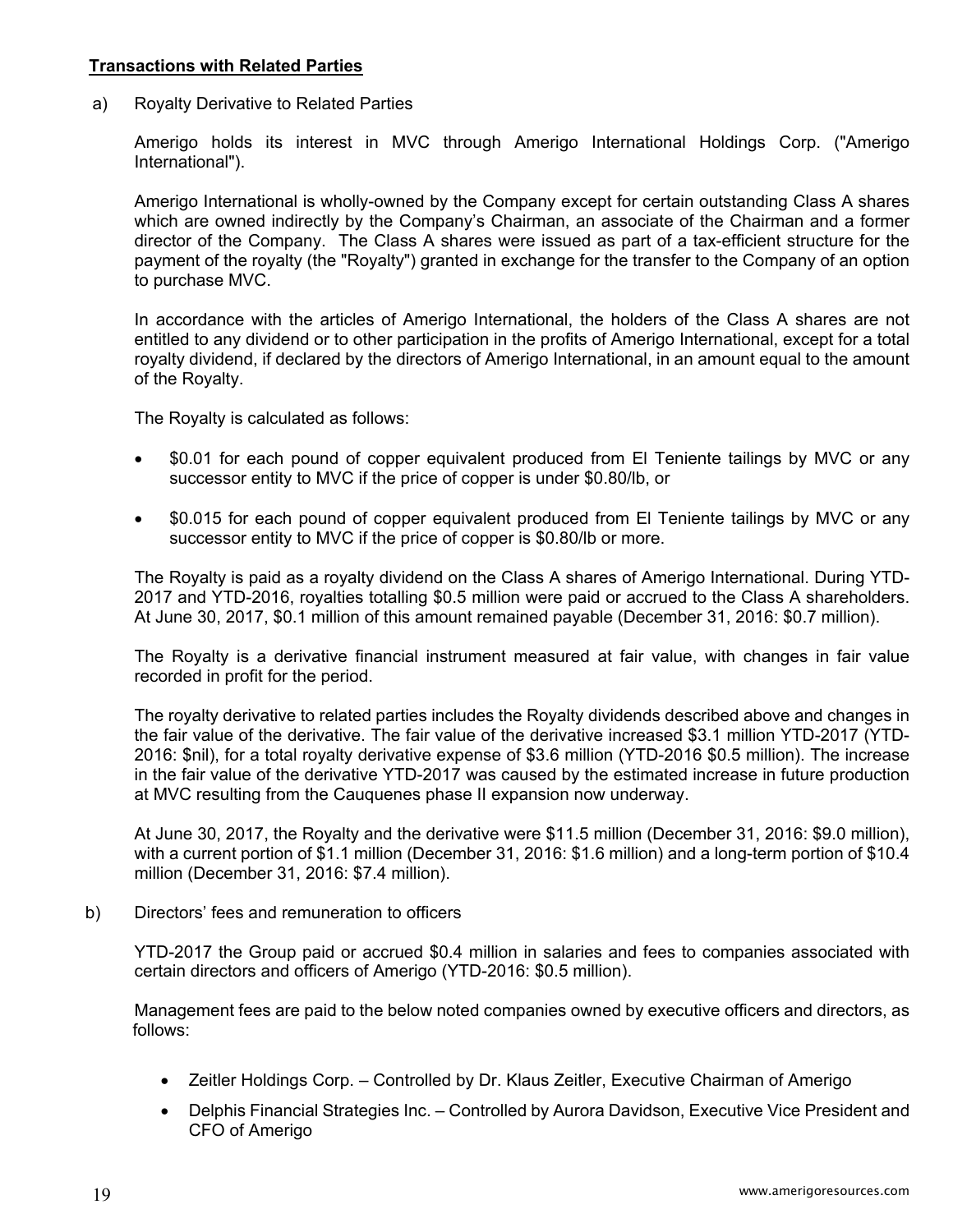In the same period, Amerigo paid or accrued \$0.1 million in directors' fees to independent directors (YTD-2016: \$0.1 million). In Amerigo's consolidated financial statements directors' fees and remuneration to officers are categorized as salaries, management and professional fees. These transactions were in the ordinary course of business and measured at the exchange amounts agreed to by the parties.

YTD-2017, 2,950,000 options were granted to directors and officers of the Company (YTD-2016: 3,350,000).

c) As of June 30, 2017, one of Amerigo's officers acted as an officer and one of Amerigo's directors acted as a director and Chairman of Los Andes Copper Ltd., a company in which Amerigo holds an investment.

#### **Critical Accounting Estimates and Judgements**

The preparation of interim financial statements requires management to make judgements, estimates and assumptions that affect the application of accounting policies and the reported amounts of assets and liabilities, income and expenses. Actual results may differ from these estimates.

The significant judgements made by management in applying the Company's accounting policies and the key sources of estimation uncertainty were the same as those that applied to the consolidated financial statements as at and for the year ended December 31, 2016.

#### **Disclosure Controls and Procedures**

The Company's disclosure controls and procedures are designed to provide reasonable assurance that all relevant information is communicated to senior management and to allow timely decisions regarding required disclosure.

The Company has a formal corporate disclosure policy in place which includes the setting up of a Disclosure Policy Committee currently consisting of the members of the Company's Board of Directors, Rob Henderson, the Company's President and CEO and Aurora Davidson, the Company's Executive Vice President and CFO.

Management is reasonably confident that material information relating to the Company, including its consolidated subsidiaries, is being made known to senior management in a timely manner, and that the Company's disclosure controls and procedures are effective not only with respect to the Company's annual filing requirements but on an ongoing basis as of the end of the period covered by this report.

#### **Internal Controls Over Financial Reporting ("ICFR")**

Management is responsible for establishing and maintaining adequate ICFR. Any system of ICFR, no matter how well designed, has inherent limitations. Therefore, even those systems determined to be effective can provide only reasonable assurance with respect to financial statement preparation and presentation. There was no material change in the Company's ICFR during the quarter ended June 30, 2017.

#### **Commitments**

- a) MVC entered into power supply agreements from January 1, 2010 to December 31, 2017 which establish minimum stand-by charges based on peak hour power supply calculations, currently estimated to be \$0.4 million per month, and from January 1, 2018 to December 31, 2027 which establish minimum charges based on peak hour power supply calculations, currently estimated to be \$1.4 million per month.
- b) Amerigo entered into an agreement for the lease of office premises in Vancouver for a five-year period commencing December 1, 2016. Amerigo's rent commitments during the term of the lease are expected to be approximately \$0.5 million.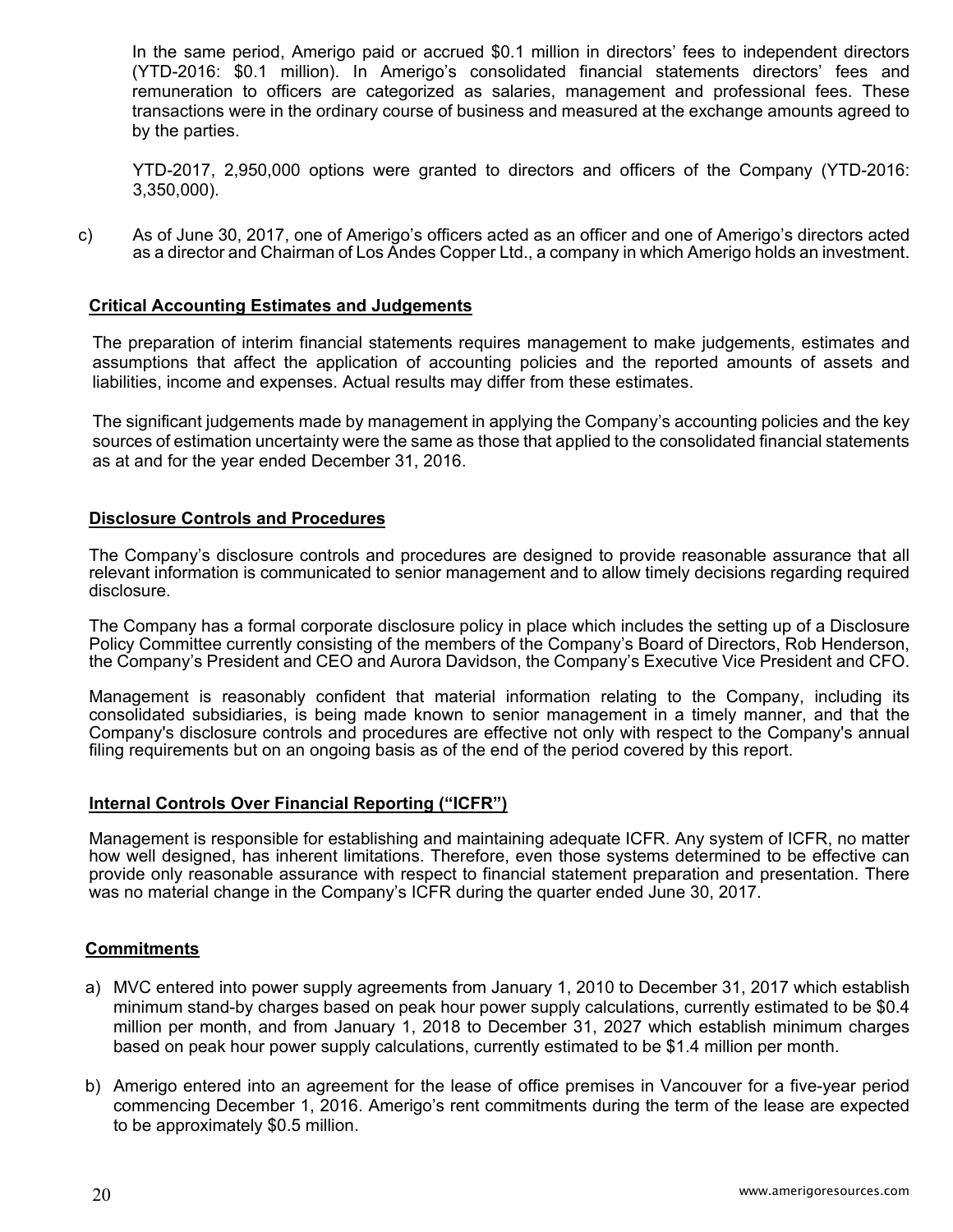- c) At June 30, 2017, MVC had commitments of \$6.3 million in respect of purchase orders for long delivery equipment for the Cauquenes phase two expansion. The orders had cancelation provisions with an associated cancelation cost to MVC of \$1.1 million.
- d) The Master Agreement with DET has a Closure Plan clause requiring MVC and DET to work jointly to assess the revision of the closure plan for the Cauquenes Deposit and compare it to the current plan in the possession of DET. In the case of any variation in the interests of DET due to MVC's activities extracting and processing tailings contained in Cauquenes, the Parties will jointly evaluate the form of implementation and financing of or compensation for such variation. Until such time as the estimation of the new closure plan is available and the Parties agree on the terms of compensation resulting from the revised plan, it is the Company's view there is no obligation to record a provision because the amount, if any, is not possible to determine.

## **Subsequent Events**

Subsequent to June 30, 2017:

- a) MVC closed a loan facility for funding of the second phase of the planned expansion of MVC's operations for the processing of Cauquenes tailings (the "Phase Two Bank Facility") with BBVA and EDC. The Phase Two Bank Facility will allow MVC to draw up to \$35.3 million to fund the costs of phase two of the expansion, and is being provided as a new tranche of MVC's existing financing agreement with BBVA and EDC. The Phase Two Bank Facility is scheduled to be repaid in six equal semi-annual installments commencing on June 30, 2019 and ending on December 31, 2021. The repayment schedule may be shortened without penalty in accordance with the provisions of the finance agreement. Interest for 75% of the facility will be fixed through an IRS at a rate of 6.02% per annum, and the remaining 25% of the facility will be subject to a variable rate based on the US Libor 6-month rate, currently 4.82% per annum. Semi-annual interest payments will commence on December 31, 2017. MVC has provided security for the Phase Two Bank Facility in the form of a charge on all of MVC's assets, and MVC is subject to certain bank covenants to be measured semi-annually starting on December 31, 2017.
- b) MVC reached an agreement with its power supply provider to amend MVC's long-term power supply contract which becomes effective January 1, 2018. Modified terms include: a rate reduction from \$91.1/MwH to \$75.0/MwH (July 2017 rate, April 2017 United States Consumer Price Index ("US CPI")), extending the term of the contract from 10 to 15 years (to December 31, 2032); modifying the indexation provisions from a basket which considered US CPI, liquefied natural gas and coal to only US CPI; and increasing minimum billing from 35% to 56% of 350 GwH/year. The agreement will continue to supply 100% of MVC's power requirements.

## **Other**

As of August 8, 2017, Amerigo has outstanding 175,435,635 common shares and 12,000,000 options (exercisable at prices ranging from Cdn\$0.14 to Cdn\$0.53 per share).

Additional information, including the Company's most recent Annual Information Form, is available on SEDAR at www.sedar.com.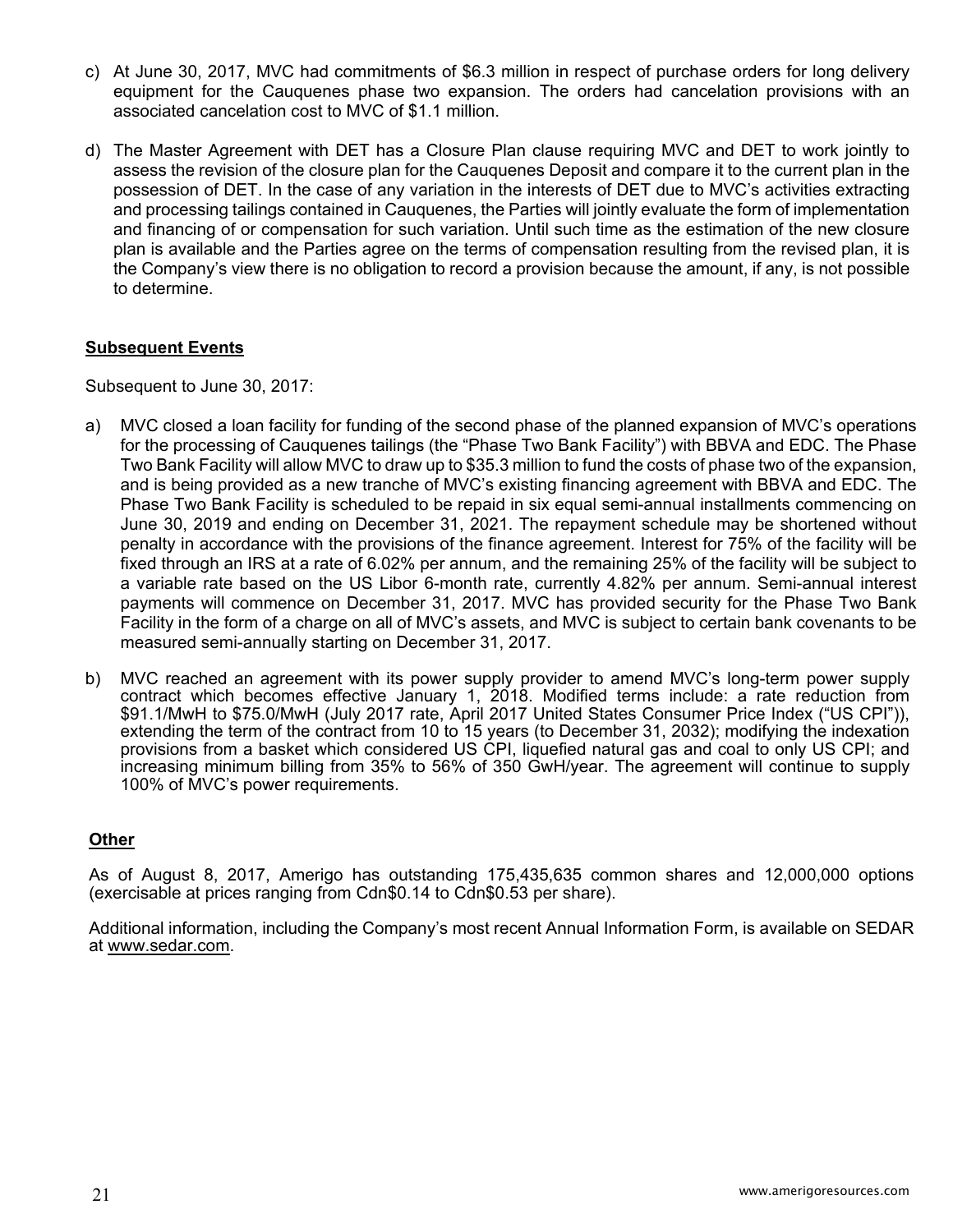# **Cautionary Statement on Forward Looking Information**

This MD&A contains certain forward-looking information and statements as defined in applicable securities laws (collectively referred to as "forward-looking statements"). These statements relate to future events or the Company's future performance. All statements other than statements of historical fact are forward-looking statements. The use of any of the words "anticipate", "plan", "continue", "estimate", "expect", "may", "will", "project", "predict", "potential", "should", "believe" and similar expressions is intended to identify forwardlooking statements. Although the Company believes that these assumptions were reasonable when made, because these assumptions are inherently subject to significant uncertainties and contingencies which are difficult or impossible to predict and are beyond the Company's control, the Company cannot assure that it will achieve or accomplish the expectations, beliefs or projections described in the forward-looking statements. These forward-looking statements involve known and unknown risks, uncertainties and other factors that may cause actual results or events to differ materially from those anticipated in such statements. These forwardlooking statements speak only as of the date of this MD&A. These forward-looking statements include but are not limited to, statements concerning:

- a forecasted increase in production and a reduction in operating costs;
- our strategies and objectives;
- our estimates of the availability and quantity of tailings, and the quality of our mine plan estimates;
- prices and price volatility for copper and other commodities and of materials we use in our operations;
- the demand for and supply of copper and other commodities and materials that we produce, sell and use;
- sensitivity of our financial results and share price to changes in commodity prices;
- our financial resources and our expected ability to meet our obligations for the next 12 months;
- interest and other expenses;
- domestic and foreign laws affecting our operations;
- our tax position and the tax rates applicable to us;
- the timing and costs of construction and tolling/production of, and the issuance and maintenance of the necessary permits and other authorizations required for, our expansion projects, including the expansion for the Cauquenes deposit and the timing of ramp-up to full production from Cauquenes;
- our ability to procure or have access to financing and to comply with our loan covenants;
- the production capacity of our operations, our planned production levels and future production;
- potential impact of production and transportation disruptions;
- hazards inherent in the mining industry causing personal injury or loss of life, severe damage to or destruction of property and equipment, pollution or environmental damage, claims by third parties and suspension of operations
- our planned capital expenditures (including our plan to upgrade our existing plant and operations) including the timing and cost of completion of our capital projects;
- estimates of asset retirement obligations and other costs related to environmental protection;
- our future capital and production costs, including the costs and potential impact of complying with existing and proposed environmental laws and regulations in the operation and closure of our operations;
- repudiation, nullification, modification or renegotiation of contracts;
- our financial and operating objectives;
- our environmental, health and safety initiatives;
- the outcome of legal proceedings and other disputes in which we may be involved;
- the outcome of negotiations concerning metal sales, treatment charges and royalties;
- disruptions to the Group's information technology systems, including those related to cybersecurity;
- our dividend policy; and
- general business and economic conditions.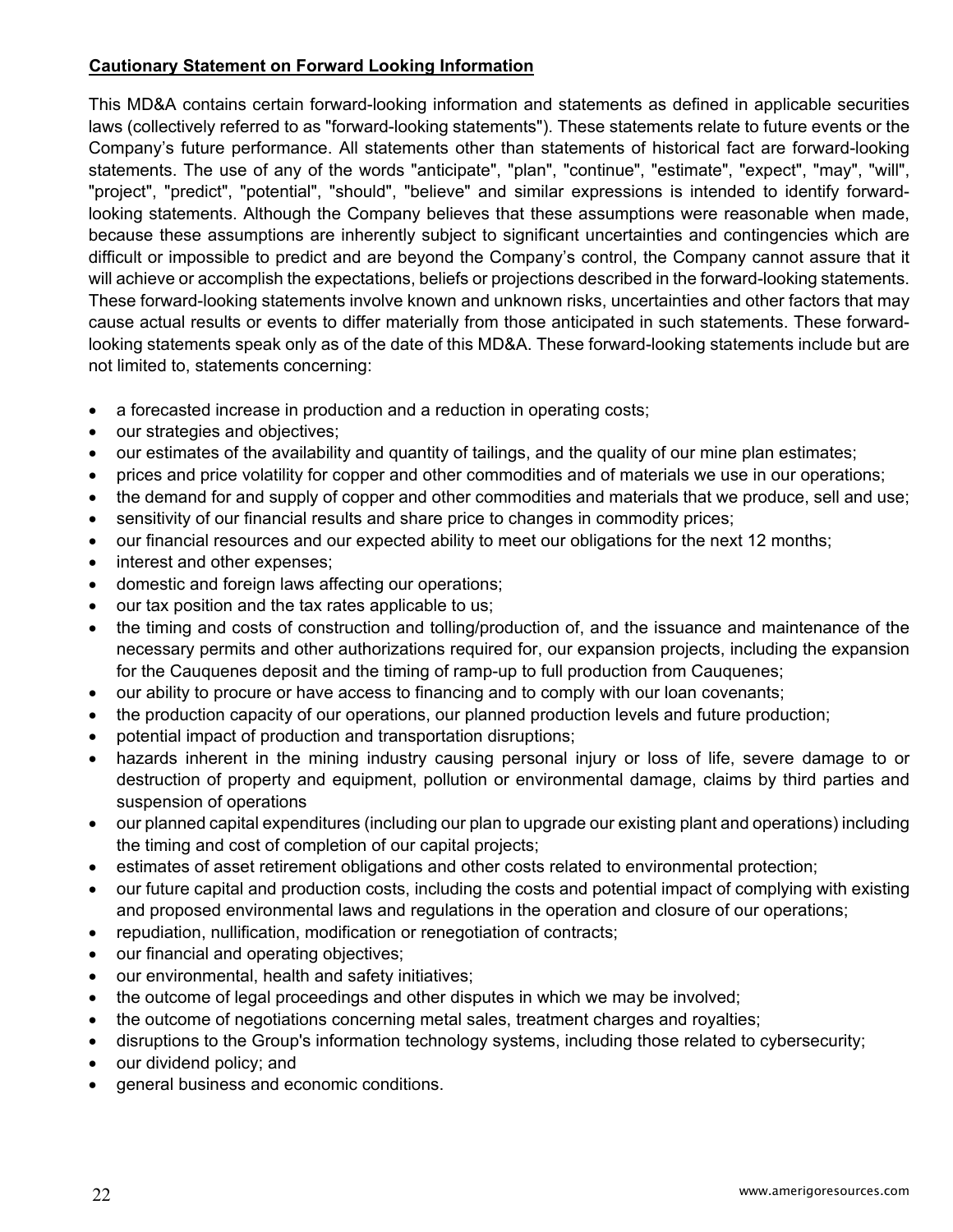Inherent in forward-looking statements are risks and uncertainties beyond our ability to predict or control, including risks that may affect our operating or capital plans; risks generally encountered in the permitting and development of mineral projects such as unusual or unexpected geological formations, negotiations with government and other third parties, unanticipated metallurgical difficulties, delays associated with permits, approvals and permit appeals, ground control problems, adverse weather conditions, process upsets and equipment malfunctions; risks associated with labour disturbances and availability of skilled labour and management; fluctuations in the market prices of our principal commodities, which are cyclical and subject to substantial price fluctuations; risks created through competition for mining projects and properties; risks associated with lack of access to markets; risks associated with availability of and our ability to obtain both tailings from DET's current production and historic tailings from tailings deposit; risks with respect to completion of all phases of the Cauquenes expansion, the ability of the Group to draw down funds from the Standby LOC; the availability of and ability of the Group to obtain adequate funding on reasonable terms for expansions and acquisitions, including all phases of the Cauquenes expansion; mine plan estimates; risks posed by fluctuations in exchange rates and interest rates, as well as general economic conditions; risks associated with environmental compliance and changes in environmental legislation and regulation; risks associated with our dependence on third parties for the provision of critical services; risks associated with non-performance by contractual counterparties; title risks; social and political risks associated with operations in foreign countries; risks of changes in laws affecting our operations or their interpretation, including foreign exchange controls; and risks associated with tax reassessments and legal proceedings. Many of these risks and uncertainties apply not only to the Group and its operations, but also to Codelco and its operations. Codelco's ongoing mining operations provide a significant portion of the materials the Group processes and its resulting metals production, therefore these risks and uncertainties may also affect their operations and in turn have a material effect on the Group.

Actual results and developments are likely to differ, and may differ materially, from those expressed or implied by the forward-looking statements contained in this MD&A. Such statements are based on a number of assumptions which may prove to be incorrect, including, but not limited to, assumptions about:

- general business and economic conditions;
- interest rates;
- changes in commodity and power prices;
- acts of foreign governments and the outcome of legal proceedings;
- the supply and demand for, deliveries of, and the level and volatility of prices of copper and other commodities and products used in our operations;
- the ongoing supply of material for processing from Codelco's current mining operations;
- the ability of the Group to profitably extract and process material from the Cauquenes tailings deposit;
- the timing of the receipt of and retention of permits and other regulatory and governmental approvals;
- the availability of and ability of the Group to obtain adequate funding on reasonable terms for expansions and acquisitions, including all phases of the Cauquenes expansion;
- the ability of the Group to draw down funds from bank facilities and the Standby LOC;
- our costs of production and our production and productivity levels, as well as those of our competitors;
- changes in credit market conditions and conditions in financial markets generally;
- our ability to procure equipment and operating supplies in sufficient quantities and on a timely basis;
- the availability of qualified employees and contractors for our operations;
- our ability to attract and retain skilled staff;
- the satisfactory negotiation of collective agreements with unionized employees;
- the impact of changes in foreign exchange rates and capital repatriation on our costs and results;
- engineering and construction timetables and capital costs for our expansion projects;
- costs of closure of various operations;
- market competition;